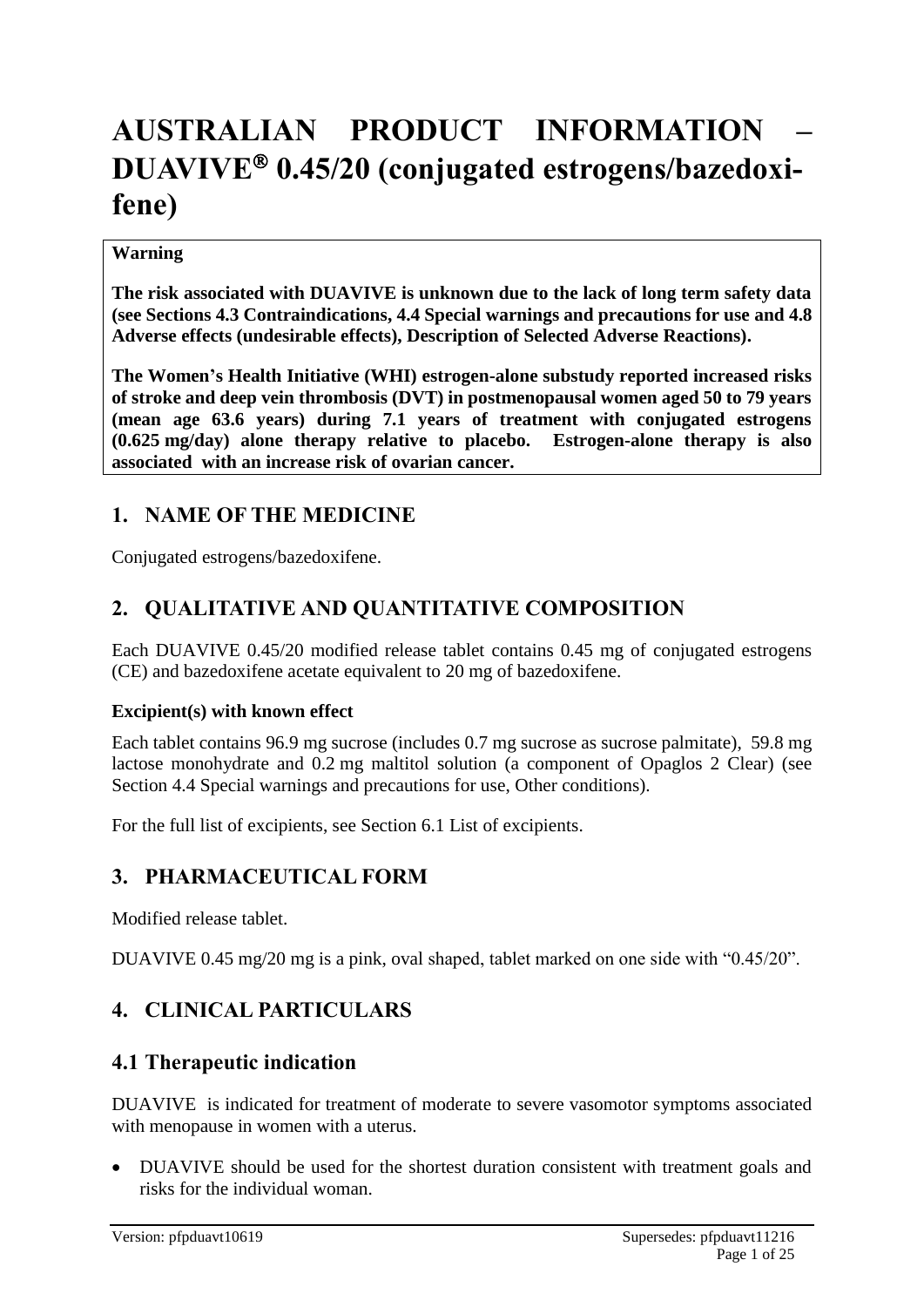• Experience in women older than 65 years is limited.

### **4.2 Dose and method of administration**

#### **Dosage**

The recommended dose is as a single tablet, once daily.

For initiation and continuation of treatment of postmenopausal symptoms, the lowest effective dose for the shortest duration (see Section 4.4 Special warnings and precautions for use) should be used.

Women taking DUAVIVE should not take additional progestogens, estrogens or SERMS (see Section 4.4 Special warnings and precautions for use).

#### **Method of administration**

Orally.

DUAVIVE may be given at any time of day, with or without food. Tablets should be swallowed whole. Tablets should not be chewed, crushed or broken.

#### **Dosage adjustment**

#### **Renal impairment**

The pharmacokinetics of CE/bazedoxifene have not been evaluated in patients with renal impairment. Use in this population is therefore not recommended (see Sections 4.4 Special warnings and precautions for use, Use in Renal Impairment and 5.2 Pharmacokinetic properties, Renal impairment.

#### **Hepatic impairment**

The safety and efficacy of CE/bazedoxifene have not been evaluated in patients with hepatic impairment. Use in this population is contraindicated (see Sections 4.3 Contraindications and 5.2 Pharmacokinetic properties, Hepatic impairment).

#### **Elderly**

The experience treating women older than 65 years is limited.

In 224 women included in clinical trials, aged between 65 and 75 years, no dosage adjustment was required (see Section 5.2 Pharmacokinetic properties, Elderly). DUAVIVE has not been studied in women over 75 years of age.

#### **Children and adolescents**

There is no relevant use of DUAVIVE in the paediatric population (see Section 4.4 Special warnings and precautions for use, Paediatrics use).

### **4.3 Contraindications**

Hypersensitivity to the active substances or to any of the excipients listed in Section 6.1 List of excipients.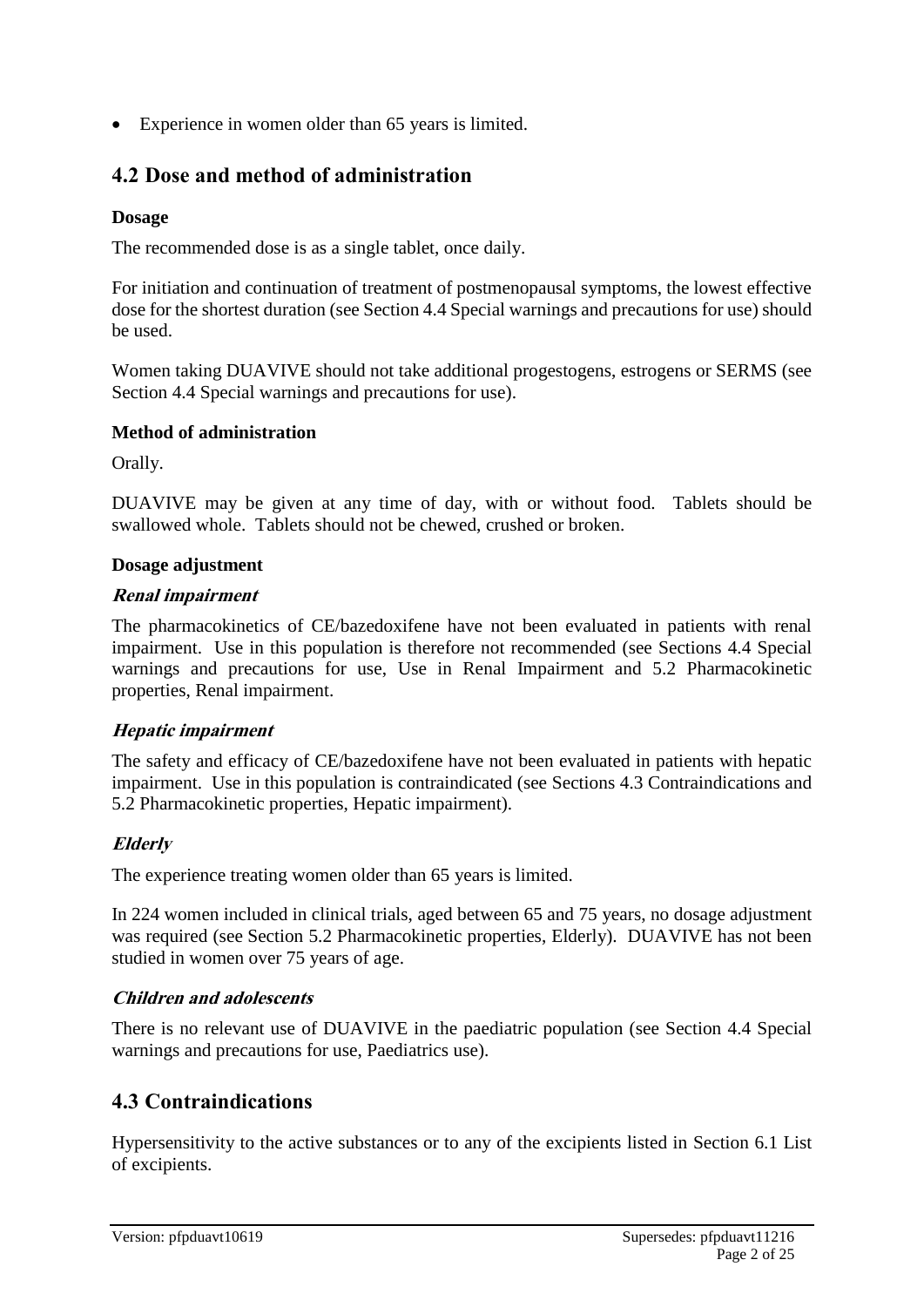Known, suspected, or past history of breast cancer.

Known, past or suspected estrogen-dependent malignant tumours (e.g., endometrial cancer).

Undiagnosed genital bleeding.

Untreated endometrial hyperplasia.

Active or past history of venous thromboembolism (e.g., deep venous thrombosis, pulmonary embolism, and retinal vein thrombosis).

Known thrombophilic disorders (e.g., protein C, protein S, or antithrombin deficiency, see Section 4.4 Special warnings and precautions for use).

Active or past history of arterial thromboembolic disease (e.g., myocardial infarction, stroke).

Acute liver disease or a history of liver disease as long as liver function tests have failed to return to normal.

Pregnancy, women who may become pregnant, and nursing mothers (see Section 4.6 Fertility, pregnancy and lactation, Use in Pregnancy and Use in Lactation).

Porphyria.

### **4.4 Special warnings and precautions for use**

For the treatment of postmenopausal symptoms, DUAVIVE should only be initiated for symptoms that adversely affect quality of life. In all cases, a careful appraisal of the risks and benefits should be undertaken at least annually, and treatment should only be continued as long as the benefit outweighs the risk.

Women taking DUAVIVE should not be taking progestogens, additional estrogens or selective estrogen receptor modulators (SERMs) (see Section 4.2 Dose and method of administration).

DUAVIVE has not been studied in the treatment of premature menopause.

#### **Medical examination/follow-up**

Before initiating or reinstituting treatment with DUAVIVE, a complete personal and family medical history should be taken. Physical (including pelvic and breast) examination should be guided by this and by the contraindications and warnings for use. During treatment, periodic check-ups are recommended of a frequency and nature adapted to the individual woman. Women should be advised what changes in their breasts should be reported to their doctor or nurse (see Breast Cancer later in this section). Investigations, including appropriate imaging tools, e.g., mammography, should be carried out in accordance with currently accepted screening practices, modified to the clinical needs of the individual.

#### **Conditions which need supervision**

If any of the following conditions are present, have occurred previously, and/or have been aggravated during pregnancy or previous hormone treatment, the patient should be closely supervised. It should be taken into account that these conditions may recur or be aggravated during treatment with DUAVIVE, in particular: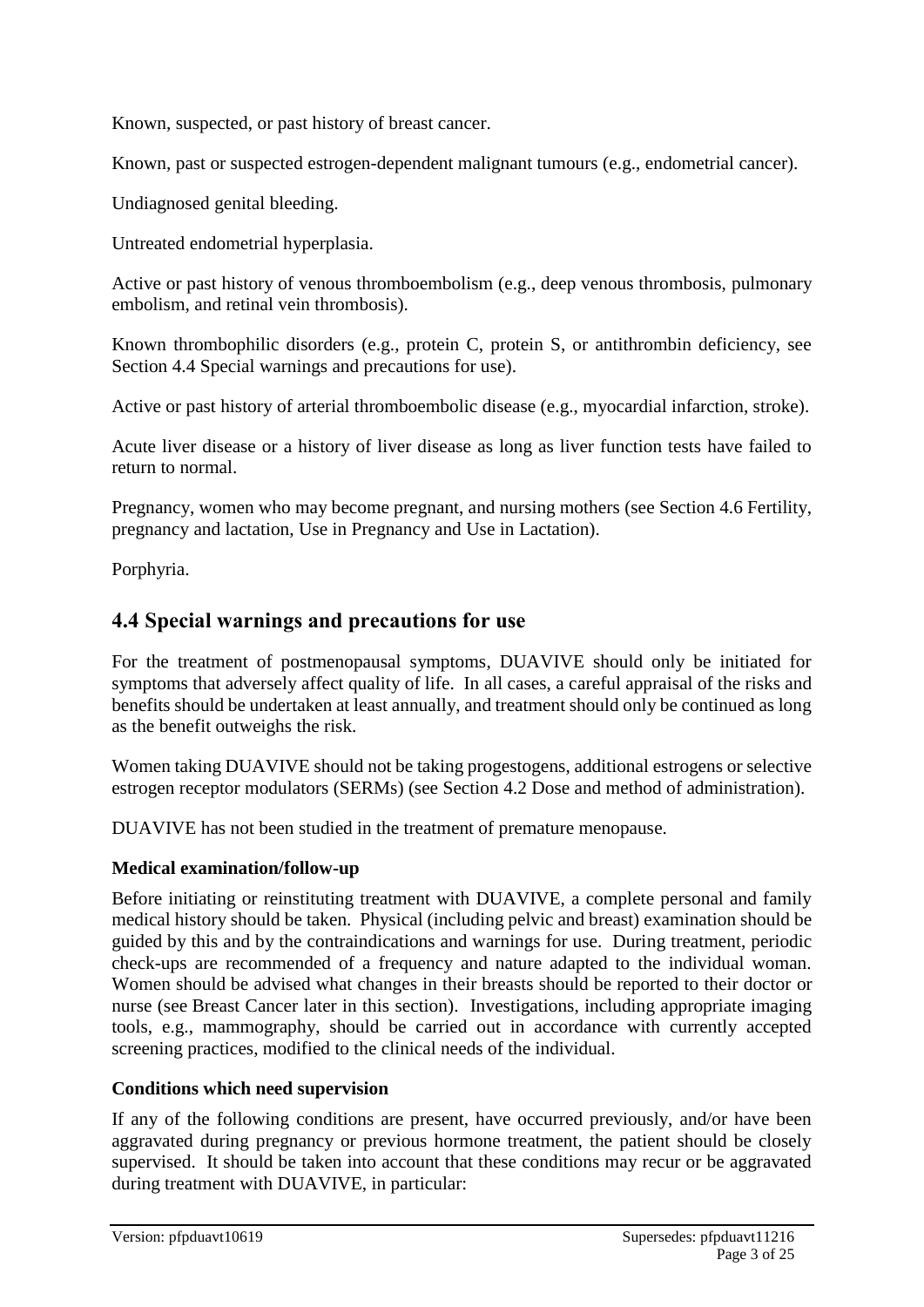- Leiomyoma (uterine fibroids) or endometriosis
- Risk factors for thromboembolic disorders (see Venous thromboembolism below)
- Risk factors for estrogen-dependent tumours, e.g., 1st degree heredity for breast cancer
- Hypertension
- Liver disorders (e.g., hepatic adenoma, hepatic haemangiomas
- Diabetes mellitus with or without vascular involvement
- Cholelithiasis
- Migraine or (severe) headache
- Systemic lupus erythematosus
- A history of endometrial hyperplasia (see Endometrial hyperplasia and carcinoma below)
- Epilepsy
- Asthma
- Otosclerosis.

#### **Reasons for immediate withdrawal of therapy**

Therapy should be discontinued where a contradiction to therapy presents, e.g.,

- Venous thromboembolism
- Stroke
- Pregnancy
- Jaundice or deterioration in liver function
- Significant increase in blood pressure
- New onset of migraine-type headache.

#### **Endometrial hyperplasia and carcinoma**

In women with an intact uterus, the risk of endometrial hyperplasia and carcinoma is increased when estrogens are administered alone for prolonged periods. The reported increase in endometrial cancer risk among estrogen-only users varies from 2- to 12-fold greater compared with non-users, depending on duration of treatment and estrogen dose. After stopping treatment, risk may remain elevated for at least 10 years. Women taking DUAVIVE should not take additional estrogens as this may increase the risk of endometrial hyperplasia and endometrial carcinoma.

The addition of bazedoxifene in DUAVIVE reduces the risk of endometrial hyperplasia, which may be a precursor of endometrial carcinoma (see Sections 4.8 Adverse effects (undesirable effects), Description of selected adverse reactions, Endometrial cancer risks and 5.1 Pharmacodynamic properties, Clinical trials, Effects on the endometrium).

Break-through bleeding and spotting may occur during treatment. If break-through bleeding or spotting appears after some time on therapy, or continues after treatment has been discontinued, the reason should be investigated, which may include endometrial biopsy to exclude endometrial malignancy.

#### **Breast cancer**

The effect of DUAVIVE on the risk of breast cancer is unknown.

The overall evidence suggests a possible increased risk of breast cancer in women taking estrogen-only therapy that is dependent on the duration of therapy and age at initiation of therapy.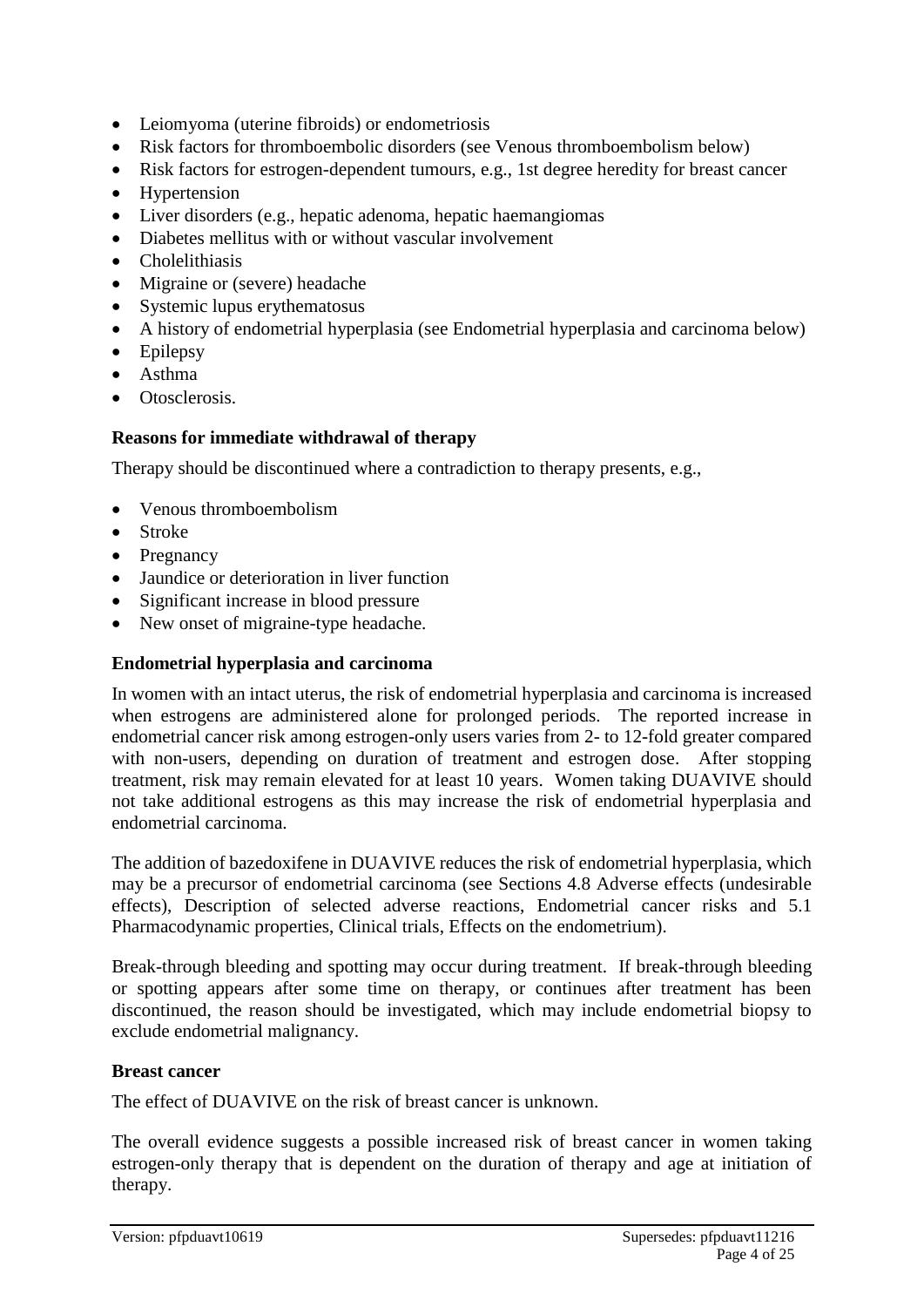The Women's Health Initiative (WHI) trial found no increase in the risk of breast cancer in hysterectomised women using estrogen-only therapy (see Section 4.8 Adverse effects (undesirable effects), Description of selected adverse reactions, Breast cancer risk).

Observational studies have mostly reported a small increase in risk of having breast cancer diagnosed in women treated with estrogens-alone therapy that is substantially lower than that found in users of estrogen-progestogen combinations (see Section 4.8 Adverse effects (undesirable effects), Description of selected adverse reactions, Breast cancer risk). The excess risk becomes apparent within a few years of use but returns to baseline within a few (at most five) years after stopping treatment.

#### **Ovarian cancer**

The effect of DUAVIVE on the risk of ovarian cancer is unknown.

Ovarian cancer is much rarer than breast cancer. Epidemiological evidence from a large metaanalysis suggests a slightly increased risk in women taking estrogen-only HRT, which becomes apparent within 5 years of use and diminishes over time after stopping. Some other studies, including the WHI trial, suggest that use of combined HRTs may be associated with a similar or slightly smaller risk (see Section 4.8 Adverse effects (undesirable effects), Description of selected adverse reactions, Ovarian cancer).

#### **Venous thromboembolism (VTE)**

In clinical trials of up to 2 years duration in postmenopausal women with CE/bazedoxifene, cases of VTE have been reported (see Section 4.8 Adverse effects (undesirable effects), Description of selected adverse reactions, Risk of venous thromboembolism). Should a VTE event occur or be suspected, DUAVIVE should be discontinued immediately.

SERMs (including bazedoxifene) and estrogens individually increase the risk of VTE (see Section 4.8 Adverse effects (undesirable effects), Description of selected adverse reactions, Risk of venous thromboembolism).

Hormone therapy (HRT) is associated with a 1.3-3 fold risk of developing VTE. The occurrence of such an event is more likely in the first year of HRT than later (see Section 4.8 Adverse effects (undesirable effects), Description of selected adverse reactions, Risk of venous thromboembolism).

Patients with known thrombophilic states have an increased risk of VTE and hormone therapy may add to this risk. DUAVIVE is contraindicated in these patients (see Section 4.3 Contraindications).

Generally recognised risk factors for VTE include, use of estrogens, older age, major surgery, prolonged immobilisation, obesity  $(BMI > 30 \text{ kg/m}^2)$ , pregnancy/postpartum period, systemic lupus erythematosus (SLE), and cancer. There is no consensus about the possible role of varicose veins in VTE. As in all postoperative patients, prophylactic measures need be considered to prevent VTE following surgery. If prolonged immobilisation is to follow elective surgery temporarily stopping DUAVIVE 4 to 6 weeks earlier is recommended. Treatment should not be restarted until the woman is completely mobilised. In addition, women taking DUAVIVE should be advised to move about periodically during travel involving prolonged immobilisation.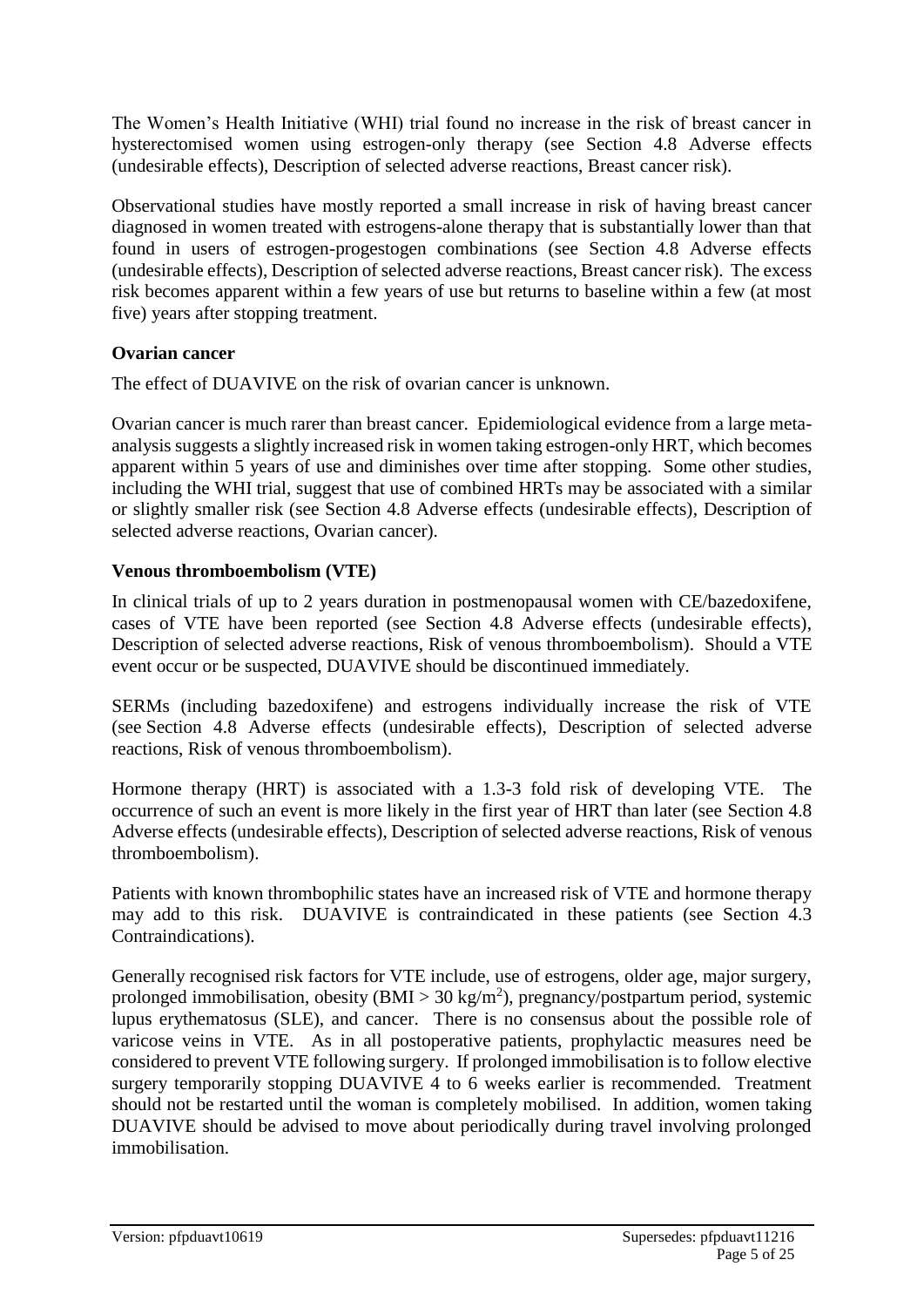In women with no personal history of VTE but with a first-degree relative with a history of thrombosis at young age, screening may be offered after careful counselling regarding its limitations (only a proportion of thrombophilic defects are identified by screening). If a thrombophilic defect is identified which segregates with thrombosis in family members or if the defect is 'severe' (e.g., antithrombin, protein S, or protein C deficiencies or a combination of defects) hormone therapy is contraindicated.

Women already on chronic anticoagulant treatment require careful consideration of the benefit risk of use of hormone therapy.

If VTE develops after initiating therapy, or is suspected, DUAVIVE should be discontinued immediately. Women should be told to contact their doctors immediately when they are aware of a potential thromboembolic symptom (e.g., painful swelling of a leg, sudden pain in the chest, dyspnoea).

#### **Coronary artery disease (CAD)**

The effect of DUAVIVE on the risk of CAD is unknown.

There is no evidence from randomised controlled trials of protection against myocardial infarction in women with or without existing CAD who received estrogen-only therapy. Randomised controlled data found no increased risk of CAD in hysterectomised women using estrogen-only therapy.

#### **Ischaemic stroke**

The effect of DUAVIVE on the risk of stroke is unknown.

Eestrogen-only therapy is associated with an up to 1.5-fold increase in risk of ischaemic stroke. The relative risk does not change with age or time since menopause. However, as the baseline risk of stroke is strongly age-dependent, the overall risk of stroke in women who use hormone therapy will increase with age (see Section 4.8 Adverse effects (undesirable effects), Description of selected adverse reactions, Risk of ischaemic stroke).

Should a stroke occur or be suspected, DUAVIVE should be discontinued immediately (see Section 4.3 Contraindications).

#### **Visual abnormalities**

Retinal vascular thrombosis has been reported in patients receiving estrogens. Discontinue medication pending examination if there is sudden partial or complete loss of vision, or a sudden onset of proptosis, diplopia, or migraine. If examination reveals papilloedema or retinal vascular lesions, DUAVIVE should be permanently discontinued.

#### **Gallbladder disease**

Cases (<1%) of cholecystitis have been reported in CE/bazedoxifene clinical trials. A 2 to 4 fold increase in the risk of gallbladder disease requiring surgery in postmenopausal women receiving estrogens has been reported (see Section 4.8 Adverse effects (undesirable effects).

#### **Elevated blood pressure**

In a small number of case reports in women receiving estrogens, substantial increases in blood pressure have been attributed to idiosyncratic reactions to estrogens. In a large, randomised,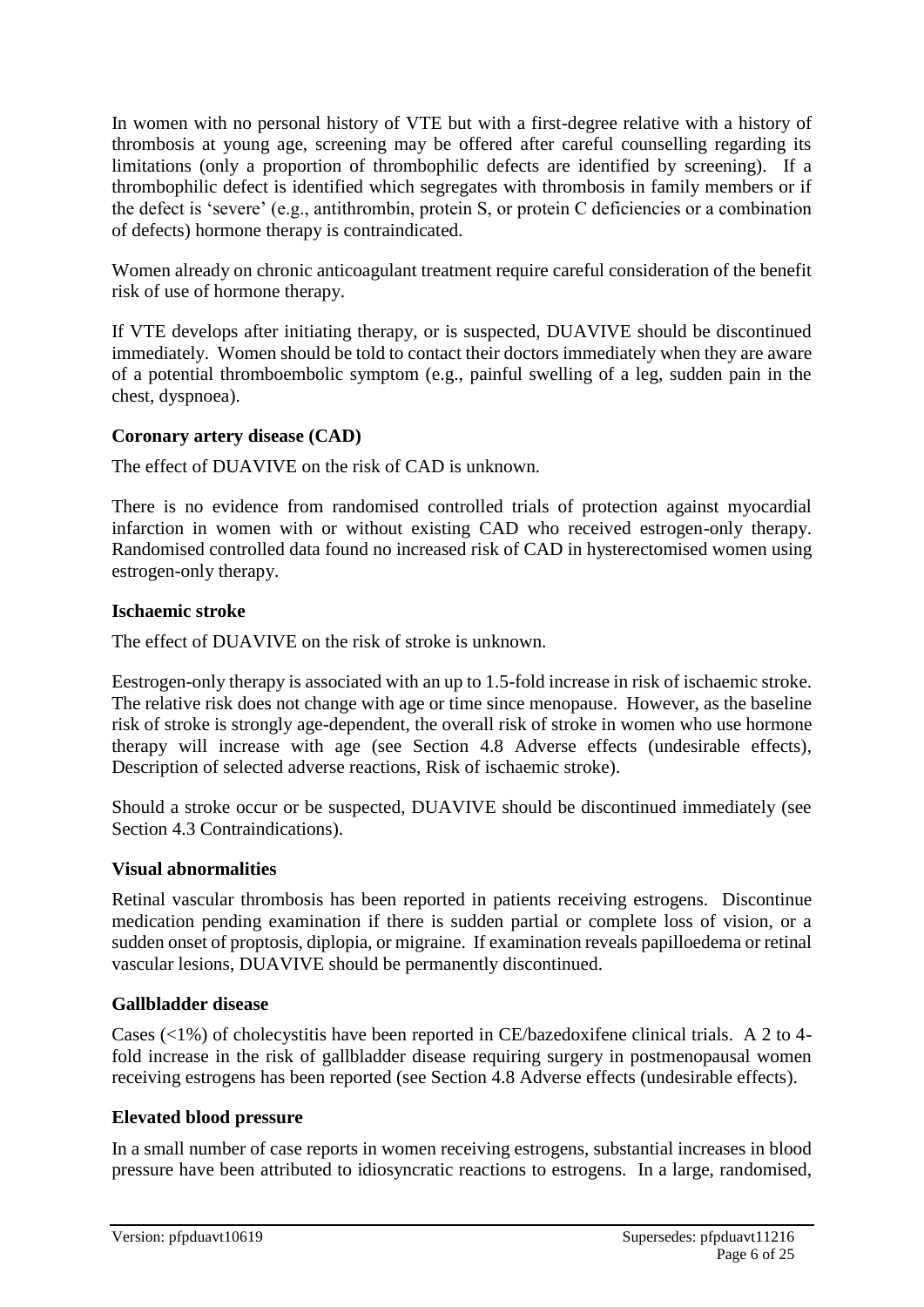placebo-controlled clinical study, a generalised effect of estrogens on blood pressure was not seen.

#### **Hypertriglyceridaemia**

Women with pre-existing hypertriglyceridaemia should be followed closely during treatment with estrogens, since rare cases of large increases of plasma triglycerides leading to pancreatitis have been reported with estrogen therapy in this condition. CE/bazedoxifene has not been studied in women with baseline triglyceride levels >3.4 mmol/L. In clinical trials of up to 2 years duration, CE/bazedoxifene was associated with an increase from baseline in the concentration of serum triglycerides of approximately 16% at month 12 and 20% at month 24. Annual monitoring of serum triglyceride levels should therefore be considered.

#### **Impaired liver function and past history of cholestatic jaundice**

CE/bazedoxifene has not been studied in patients with impaired liver function or history of cholestatic jaundice. Estrogens may be poorly metabolised in women with impaired liver function. For women with a history of cholestatic jaundice associated with past estrogen use or with pregnancy, caution should be exercised, and in the case of recurrence, DUAVIVE should be discontinued (see Sections 4.2 Dose and method of administration, Dosage Adjustment, Hepatic impairment and 5.2 Pharmacokinetic properties, Hepatic impairment).

#### **Fluid retention**

Estrogens may cause fluid retention, and therefore patients with cardiac or renal impairment should be carefully monitored when being treated with DUAVIVE, since it is expected that the level of circulating estrogens components of DUAVIVE will be increased. Use in this population is not recommended (see Sections 4.2 Dose and method of administration, Dosage Adjustment, Renal impairment and 5.2 Pharmacokinetic properties, Renal impairment).

#### **Dementia**

The effect of DUAVIVE on the risk of dementia is unknown.

Estrogen therapy use does not improve cognitive function. The Women's Health Initiative Memory Study (WHIMS), a substudy of WHI, reported increased risk of probable dementia in women who start using continuous estrogen-only therapy after the age of 65.

#### **Hypothyroidism**

Estrogen administration leads to increased thyroid-binding globulin (TBG) levels. Women with normal thyroid function can compensate for the increased TBG by making more thyroid hormone, thus maintaining free T4 and T3 serum concentrations in the normal range. Women dependent on thyroid hormone replacement therapy who are also receiving estrogens may require increased doses of their thyroid replacement therapy. These women should have their thyroid function monitored in order to maintain their free thyroid hormone levels in an acceptable range.

#### **Hypocalcemia**

Estrogen therapy should be used with caution in women with hypoparathyroidism as estrogen induced hypocalcaemia may occur.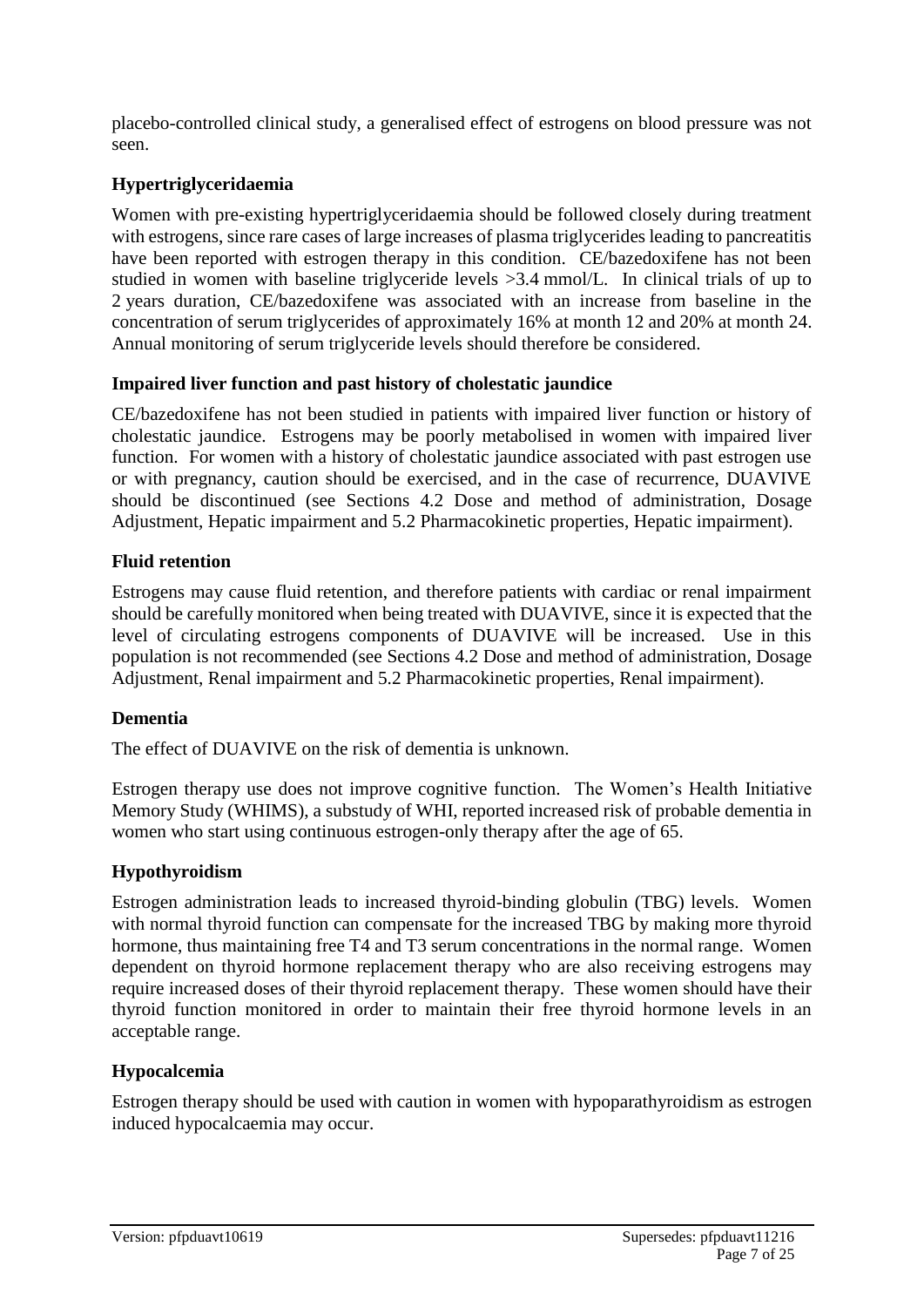#### **Hereditary angioedema**

Exogenous estrogens may exacerbate symptoms of angioedema in women with hereditary angioedema.

#### **Other conditions**

DUAVIVE contains lactose, sucrose, glucose (in the polydextrose and maltitol liquid components of Opaglos 2 Clear) and sorbitol (in the polydextrose component of Opaglos 2 Clear). Patients with rare hereditary problems of galactose intolerance, the Lapp lactase deficiency, fructose intolerance, glucose-galactose malabsorption or sucrase-isomaltase insufficiency should not take this medicine.

#### **Use in hepatic impairment**

The safety and efficacy of CE/bazedoxifene have not been evaluated in patients with hepatic impairment. Use in this population is contraindicated (see Sections 4.4 Special warnings and precautions for use, Impaired liver function and past history of colestatic jaundice and 5.2 Pharmacokinetic properties, Hepatic impairment).

#### **Use in renal impairment**

The pharmacokinetics of CE/bazedoxifene have not been evaluated in patients with renal impairment. Use in this population is, therefore, not recommended (see Section 5.2 Pharmacokinetic properties, Renal impairment).

Patients with renal impairment should be closely monitored since it is expected that the level of circulating estrogens components of DUAVIVE will be increased. Use in this population is not recommended (see Sections 4.2 Dosage and method of administration, Dosage adjustment, Renal impairment and 5.2 Pharmacokinetic properties, Renal impairment).

#### **Use in the elderly**

DUAVIVE has not been studied in women over 75 years of age. Of the total number of women in Phase 3 clinical trials who received CE/bazedoxifene 20 mg, 2.4% (n=77) were aged ≥65 years. No overall differences in safety or effectiveness were observed between women aged >65 years and younger women, but greater sensitivity of some older individuals cannot be ruled out (see Section 5.2 Pharmacokinetic properties, Elderly).

#### **Paediatric use**

There is no relevant use of DUAVIVE in the paediatric population.

#### **Effects on laboratory tests**

Estrogens increase thyroid binding globulin (TBG), leading to increased circulating total thyroid hormone, as measured by protein-bound iodine (PBI), T4 levels (by column or by radioimmunoassay) or T3 levels (by radio-immunoassay). T3 resin uptake is decreased, reflecting the elevated TBG. Free T4 and free T3 concentrations are unaltered.

Other binding proteins may be elevated in serum, i.e. corticoid binding globulin (CBG), sexhormone-binding globulin (SHBG) leading to increased circulating corticosteroids and sex steroids, respectively. Free or biological active hormone concentrations are unchanged. Other plasma proteins may be increased (angiotensinogen/renin substrate, alpha-1 antitrypsin, ceruloplasmin).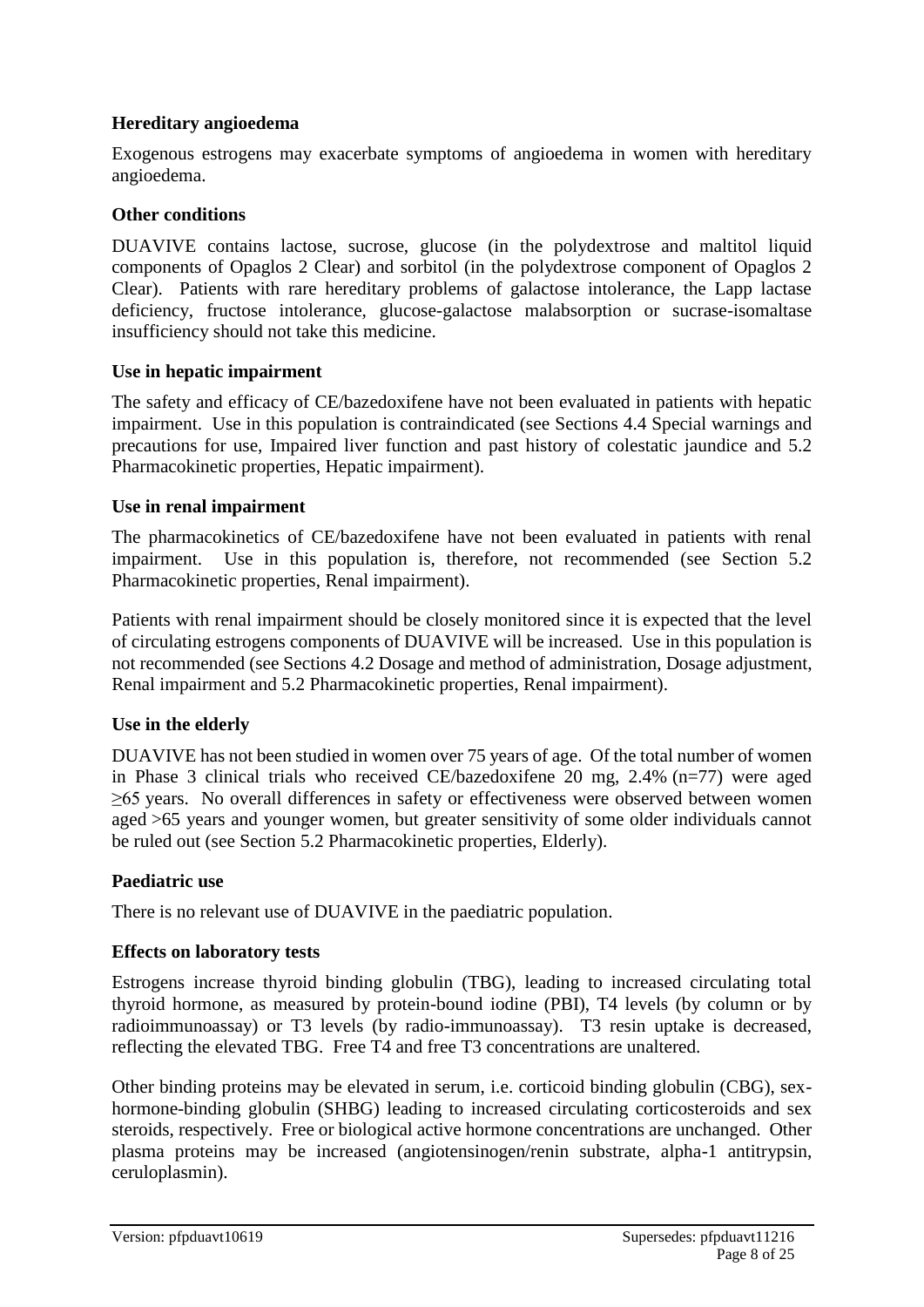### **4.5 Interactions with other medicines and other forms of interactions**

Results from a clinical drug-drug interaction study conducted with DUAVIVE and from interaction studies with CE or bazedoxifene monotherapy are summarised below.

#### **Cytochrome P450**

*In vitro* and *in vivo* studies have shown that estrogens are partially metabolised by cytochrome P450 enzymes, including CYP3A4. However, in a clinical drug-drug interaction study, repeat administration of 200 mg itraconazole, a strong CYP3A4 inhibitor, had minimal impact on the pharmacokinetics of CE (as measured by estrone and equilin) and bazedoxifene when administered with a single dose of CE 0.45 mg/bazedoxifene 20 mg.

The metabolism of estrogens may be increased by concomitant use of substances known to induce drug-metabolising enzymes, such as anticonvulsants (e.g., phenobarbital, phenytoin, carbamazepine) and anti-infectives (e.g., rifampicin, rifabutin, nevirapine, efavirenz). Ritonavir and nelfinavir, although known as strong inhibitors, by contrast exhibit inducing properties when used concomitantly with steroid hormones. Herbal preparations containing St John's wort (*Hypericum perforatum*) may induce the metabolism of estrogens. Clinically, an increased metabolism of estrogens may lead to decreased effect and changes in the uterine bleeding profile.

Inhibitors of CYP3A4, such as erythromycin, clarithromycin, ketoconazole, ritonavir and grapefruit juice, may increase plasma concentrations of estrogens and may result in adverse reactions.

Bazedoxifene undergoes little or no cytochrome P450 (CYP)-mediated metabolism. Bazedoxifene does not inhibit the activities of major CYP isoenzymes at clinically relevant systemic concentrations. Bazedoxifene does not induce the activities of the major CYP isoenzymes.

#### **Uridine diphosphate glucuronosyltransferase (UGT)**

Bazedoxifene undergoes metabolism by UGT enzymes in the intestinal tract, kidney and liver (see Section 5.2 Pharmacokinetic properties). The metabolism of bazedoxifene may be increased by concomitant use of substances known to induce UGTs, such as rifampin, phenobarbital, carbamazepine, and phenytoin, potentially leading to decreased systemic concentrations of bazedoxifene. A reduction in bazedoxifene exposure may be associated with an increased risk of endometrial hyperplasia. If break-through bleeding or spotting appears after some time on therapy, or continues after treatment has been discontinued, the reason should be investigated, which may include endometrial endometrial biopsy to exclude endometrial malignancy (see Section 4.4 Special warnings and precautions for use).

#### **Ibuprofen**

The pharmacokinetics of bazedoxifene and ibuprofen are not significantly altered when the drugs are co-administered.

#### **Atorvastatin**

Concomitant administration of bazedoxifene (40 mg daily) and atorvastatin (20 mg, singledose) to healthy postmenopausal women did not affect the pharmacokinetics of bazedoxifene, atorvastatin or its active metabolites.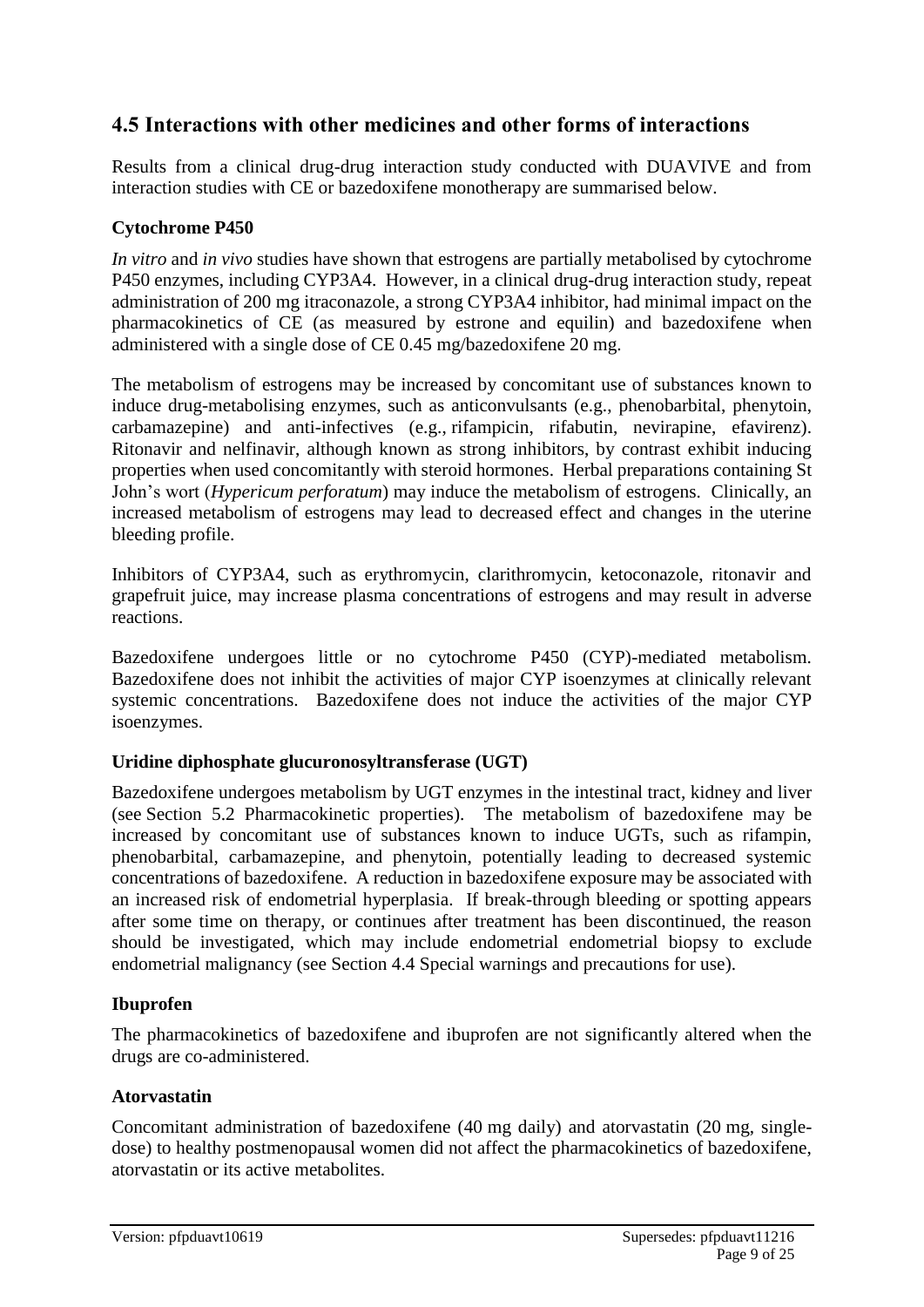#### **Azithromycin**

The pharmacokinetics of bazedoxifene were not significantly altered when co-administered with azithromycin.

#### **Aluminium and magnesium hydroxide**

There was no clinically relevant pharmacokinetic interaction of antacids containing aluminium and magnesium hydroxide with bazedoxifene.

#### **Drugs highly bound to plasma proteins**

Based on in vitro bazedoxifene plasma protein-binding characteristics, interactions with warfarin, digoxin or diazepam are unlikely.

### **4.6 Fertility, pregnancy and lactation**

#### **Effects on fertility**

Fertility studies with CE/bazedoxifene have not been conducted. The following data are based on the findings in studies with bazedoxifene.

Female rats were administered oral daily dosages of 0.3 to 30 mg/kg (yielding 0.03 to 10 times the plasma AUC in patients at the maximum recommended human dose of 20 mg/day) prior to and during mating with untreated males. Estrous cycles and fertility were adversely affected in all bazedoxifene-treated female groups. The potential risk for humans is unknown.

#### **Use in pregnancy – Pregnancy Category D**

DUAVIVE is only for use in postmenopausal women, and is contraindicated in women who are or may become pregnant (see Section 4.3 Contraindications). There are no data from the use of DUAVIVE in pregnant women. If pregnancy occurs during treatment with DUAVIVE, it should be withdrawn immediately.

Treatment of pregnant rats with bazedoxifene at oral doses  $\geq 1$  mg/kg/day (yielding  $\geq 0.3$  times the human exposure based on plasma AUC) resulted in increased post-implantation loss, reduced numbers of live fetuses, reduced fetal weight, increased fetal vascular variations and impaired fetal ossification. In rabbit studies with bazedoxifene, abortion and increased incidences of fetal heart malformation (ventricular septal defect) and fetal skeletal system anomalies (ossification delays, misshapen or misaligned bones, primarily of the skull and spine) were observed at oral doses  $\geq 0.5$  mg/kg/day ( $\geq 1.7$  times the human exposure). Adverse effects on embryofetal development in animals occurred at maternally toxic doses but at exposure levels below or only slightly above that of patients. The animal studies suggest a potential risk to the human fetus.

#### **Use in lactation**

DUAVIVE is contraindicated during breast-feeding (see Section 4.3 Contraindications). It is not known whether bazedoxifene is excreted in human milk. Detectable amounts of estrogens have been identified in the milk of mothers receiving CE. Estrogen administration to breastfeeding mothers has been shown to decrease the quantity and quality of the milk.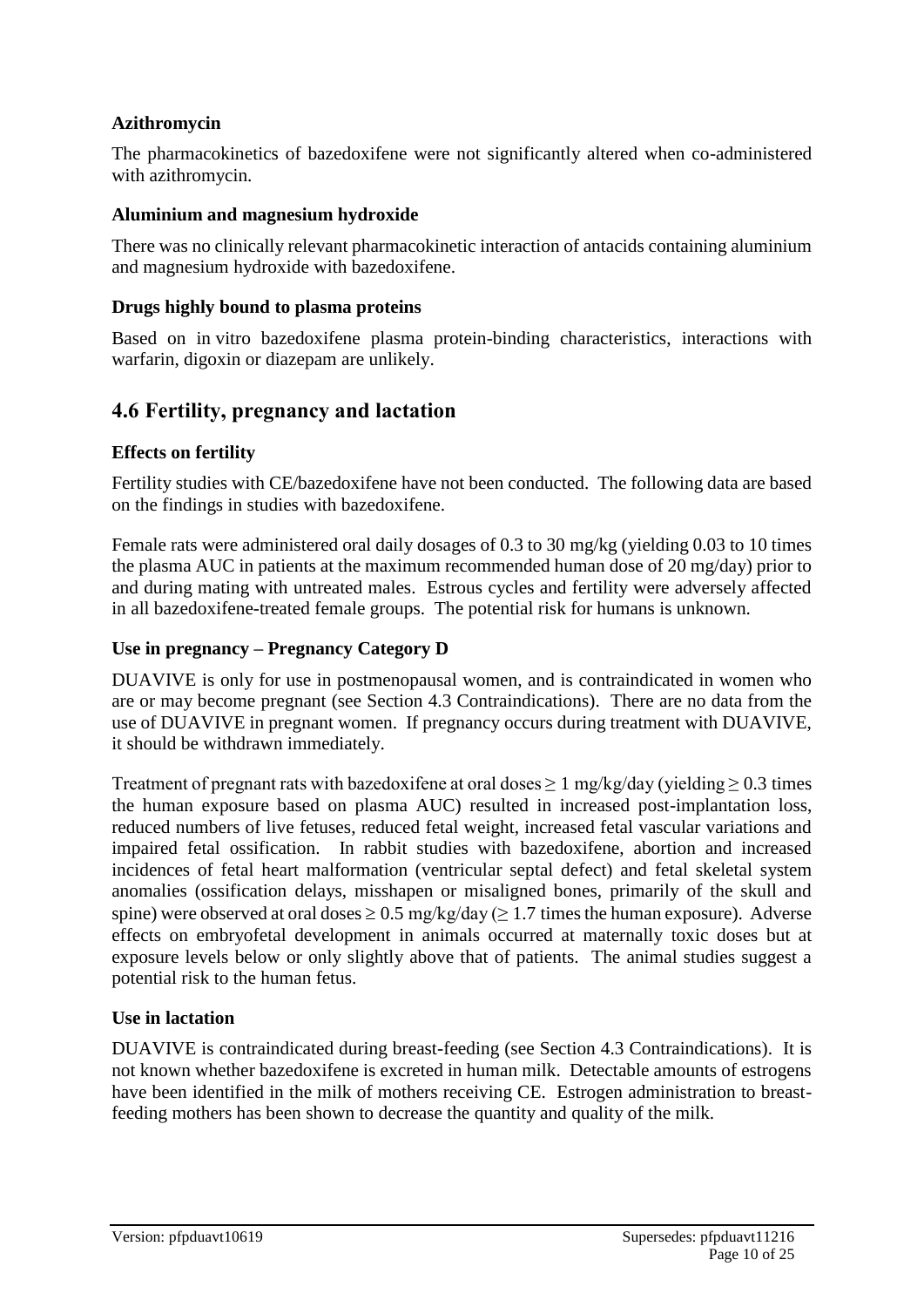### **4.7 Effects on ability to drive and use machines**

DUAVIVE has a minor influence on the ability to drive and use machines.

In clinical trials with bazedoxifene monotherapy, somnolence was reported as an adverse reaction, and patients should be advised on the potential effect on driving and using machines.

In patients receiving bazedoxifene monotherapy there have been post-marketing reports of visual symptoms such as visual acuity disturbance or blurred vision. If such symptoms occur, patients should avoid driving or use of machines that requires accurate visual perception until symptoms have resolved, or until they have received medical advice that it is safe to do so (see Section 4.8 Adverse effects (undesirable effects), Post-marketing experience).

### **4.8 Adverse effects (undesirable effects)**

The safety of CE/bazedoxifene was evaluated in 4,868 post-menopausal women who participated in the five Phase 3 trials. Among these, 1,585 women were treated with CE 0.45 mg/bazedoxifene 20 mg and 1,241 received placebo. Long-term exposure to CE/bazedoxifene for up to 2 years was evaluated; 3,322 women were exposed to CE/bazedoxifene for at least 1 year, and 1,999 women were exposed for 2 years.

In the five Phase 3 placebo-controlled, randomised clinical trials, 8.4% of the 3,168 women treated with CE/bazedoxifene discontinued treatment due to an adverse event, compared with 10.2% of the 1,241 women who received placebo. The most common reasons leading to discontinuation were abdominal pain and nausea in the treatment arms and continuing hot flushes in the placebo arms.

Table 1 below lists the adverse events (regardless of causality) occurring in  $\geq$ 1% of women treated with DUAVIVE in double-blind, placebo-controlled Phase 3 studies of up to 2 years duration.

| <b>System Organ Class</b><br><b>Preferred term</b> | CE 0.45/BZA 20*<br>$n=1585$ | CE 0.45/BZA 20 & CE<br>0.625/BZA 20<br>$n=3168$ | <b>Placebo</b><br>$n=1241$ |
|----------------------------------------------------|-----------------------------|-------------------------------------------------|----------------------------|
| Any adverse event                                  | 1334 (84.2)                 | 2676 (84.5)                                     | 1053 (84.9)                |
| Cardiac disorders                                  |                             |                                                 |                            |
| Palpitations                                       | 24(1.5)                     | 37(1.2)                                         | 17(1.4)                    |
| Tachycardia                                        | 16(1.0)                     | 20(0.6)                                         | 10(0.8)                    |
| <b>Ear and labyrinth disorders</b>                 |                             |                                                 |                            |
| Ear Pain                                           | 16(1.0)                     | 35(1.1)                                         | 13(1.0)                    |
| Vertigo                                            | 32(2.0)                     | 68(2.1)                                         | 19(1.5)                    |
| <b>Gastrointestinal disorders</b>                  |                             |                                                 |                            |
| Abdominal discomfort                               | 30(1.9)                     | 59 $(1.9)$                                      | 16(1.3)                    |
| Abdominal pain                                     | 89 (5.6)                    | 183(5.8)                                        | 58 (4.7)                   |
| Abdominal pain lower                               | 25(1.6)                     | 45(1.4)                                         | 13(1.0)                    |

**Table 1: Adverse Events (regardless of causality) with an Incidence Exceeding the Placebo Rate Reported by**  $\geq 1\%$  **of Patients in Placebo-Controlled Phase 3 trials of DUAVIVE**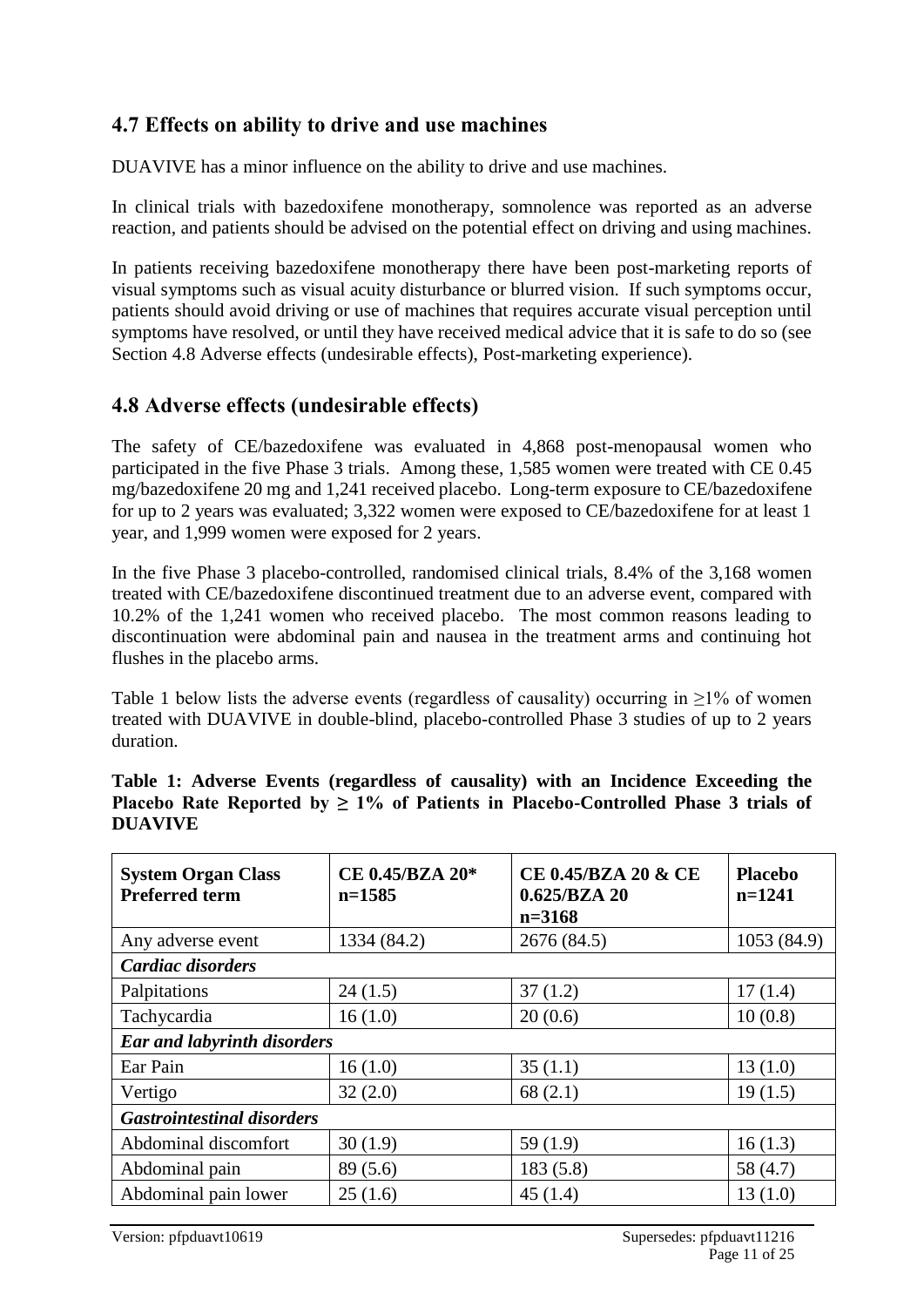| <b>System Organ Class</b><br><b>Preferred term</b>          | CE 0.45/BZA 20*<br>$n=1585$ | CE 0.45/BZA 20 & CE<br>0.625/BZA 20<br>$n = 3168$ | <b>Placebo</b><br>$n=1241$ |
|-------------------------------------------------------------|-----------------------------|---------------------------------------------------|----------------------------|
| Abdominal pain upper                                        | 100(6.3)                    | 189(6.0)                                          | 53 $(4.3)$                 |
| Constipation                                                | 74(4.7)                     | 150(4.7)                                          | 55 $(4.4)$                 |
| Diarrhoea                                                   | 107(6.8)                    | 186(5.9)                                          | 67(5.4)                    |
| Dyspepsia                                                   | 90(5.7)                     | 163(5.1)                                          | 67(5.4)                    |
| Gastrooesophageal reflux<br>disease                         | 29(1.8)                     | 51(1.6)                                           | 22(1.8)                    |
| Nausea                                                      | 118(7.4)                    | 208(6.6)                                          | 60(4.8)                    |
| Toothache                                                   | 65(4.1)                     | 117(3.7)                                          | 45(3.6)                    |
| Vomiting                                                    | 49(3.1)                     | 86(2.7)                                           | 33(2.7)                    |
| <b>General disorders and administration site conditions</b> |                             |                                                   |                            |
| Fatigue                                                     | 56(3.5)                     | 109(3.4)                                          | 43(3.5)                    |
| Non-cardiac chest pain                                      | 20(1.3)                     | 35(1.1)                                           | 11(0.9)                    |
| Pain                                                        | 61(3.8)                     | 125(3.9)                                          | 49 (3.9)                   |
| <b>Immune system disorders</b>                              |                             |                                                   |                            |
| Hypersensitivity                                            | 24(1.5)                     | 52(1.6)                                           | 17(1.4)                    |
| Seasonal allergy                                            | 33(2.1)                     | 66(2.1)                                           | 22(1.8)                    |
| <b>Infections and infestations</b>                          |                             |                                                   |                            |
| <b>Bronchitis</b>                                           | 43(2.7)                     | 86(2.7)                                           | 31(2.5)                    |
| Cystitis                                                    | 26(1.6)                     | 56(1.8)                                           | 19(1.5)                    |
| Gastroenteritis viral                                       | 32(2.0)                     | 61(1.9)                                           | 12(1.0)                    |
| Influenza                                                   | 161(10.2)                   | 298 (9.4)                                         | 122(9.8)                   |
| Nasopharyngitis                                             | 248 (15.6)                  | 480 (15.2)                                        | 154(12.4)                  |
| Pneumonia                                                   | 14(0.9)                     | 32(1.0)                                           | 13(1.0)                    |
| Upper respiratory tract<br>infection                        | 120(7.6)                    | 238(7.5)                                          | 90(7.3)                    |
| Urinary tract infection                                     | 91(5.7)                     | 170(5.4)                                          | 71(5.7)                    |
| Vulvovaginal mycotic<br>infection                           | 37(2.3)                     | 83(2.6)                                           | 9(0.7)                     |
| Injury, poisoning and procedural complications              |                             |                                                   |                            |
| Arthropod bite                                              | 22(1.4)                     | 37(1.2)                                           | 6(0.5)                     |
| <b>Investigations</b>                                       |                             |                                                   |                            |
| Blood pressure increased                                    | 17(1.1)                     | 46(1.5)                                           | 16(1.3)                    |
| <b>Blood</b> triglycerides<br>increased                     | 34(2.1)                     | 58(1.8)                                           | 18(1.5)                    |
| Smear cervix abnormal                                       | 22(1.4)                     | 44(1.4)                                           | 16(1.3)                    |
| <b>Metabolism and nutrition disorders</b>                   |                             |                                                   |                            |
| Hypertriglyceridaemia                                       | 29(1.8)                     | 56(1.8)                                           | 20(1.6)                    |
| Musculoskeletal and connective tissue disorders             |                             |                                                   |                            |
| Arthritis                                                   | 16(1.0)                     | 34(1.1)                                           | 13(1.0)                    |
| Back pain                                                   | 226 (14.3)                  | 482 (15.2)                                        | 171 (13.8)                 |
| Muscle spasms                                               | 137(8.6)                    | 252(8.0)                                          | 70(5.6)                    |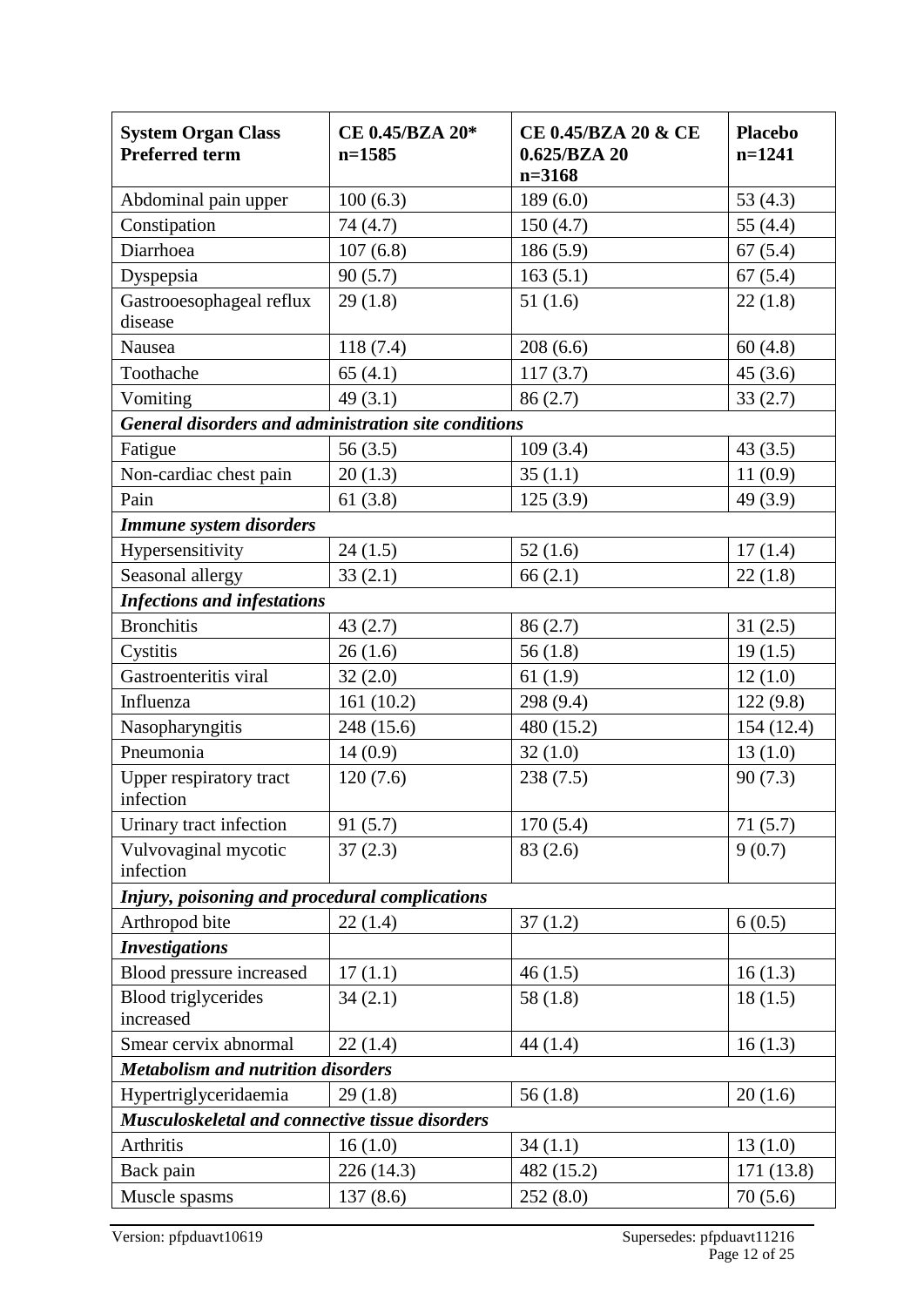| <b>System Organ Class</b><br><b>Preferred term</b> | CE 0.45/BZA 20*<br>$n=1585$ | CE 0.45/BZA 20 & CE<br>0.625/BZA 20<br>$n = 3168$ | <b>Placebo</b><br>$n=1241$ |
|----------------------------------------------------|-----------------------------|---------------------------------------------------|----------------------------|
| Musculoskeletal chest<br>pain                      | 24(1.5)                     | 39(1.2)                                           | 9(0.7)                     |
| Musculoskeletal stiffness                          | 22(1.4)                     | 46(1.5)                                           | 19(1.5)                    |
| Myalgia                                            | 130(8.2)                    | 249 (7.9)                                         | 99 (8.0)                   |
| Neck pain                                          | 71(4.5)                     | 136(4.3)                                          | 53(4.3)                    |
| Tendonitis                                         | 10(0.6)                     | 32(1.0)                                           | 6(0.5)                     |
| <b>Nervous system disorders</b>                    |                             |                                                   |                            |
| <b>Dizziness</b>                                   | 69(4.4)                     | 130(4.1)                                          | 40(3.2)                    |
| Hypoaesthesia                                      | 17(1.1)                     | 29(0.9)                                           | 9(0.7)                     |
| Sinus headache                                     | 65(4.1)                     | 108(3.4)                                          | 31(2.5)                    |
| <b>Renal and urinary disorders</b>                 |                             |                                                   |                            |
| Dysuria                                            | 20(1.3)                     | 36(1.1)                                           | 13(1.0)                    |
| <b>Reproductive system and breast disorders</b>    |                             |                                                   |                            |
| Breast pain                                        | 52(3.3)                     | 92(2.9)                                           | 22(1.8)                    |
| <b>Breast tenderness</b>                           | 26(1.6)                     | 46(1.5)                                           | 17(1.4)                    |
| Pelvic pain                                        | 15(0.9)                     | 36(1.1)                                           | 14(1.1)                    |
| Vaginal discharge                                  | 26(1.6)                     | 63(2.0)                                           | 20(1.6)                    |
| Vulvovaginal pruritus                              | 20(1.3)                     | 41 $(1.3)$                                        | 14(1.1)                    |
| Respiratory, thoracic and mediastinal disorders    |                             |                                                   |                            |
| Cough                                              | 91(5.7)                     | 183(5.8)                                          | 69(5.6)                    |
| Dyspnoea                                           | 13(0.8)                     | 32(1.0)                                           | 8(0.6)                     |
| Nasal congestion                                   | 49(3.1)                     | 82(2.6)                                           | 25(2.0)                    |
| Oropharyngeal pain                                 | 69(4.4)                     | 131(4.1)                                          | 50(4.0)                    |
| Pharyngolaryngeal pain                             | 28(1.8)                     | 64(2.0)                                           | 19(1.5)                    |
| Rhinitis allergic                                  | 16(1.0)                     | 26(0.8)                                           | 10(0.8)                    |
| Rhinorrhoea                                        | 14(0.9)                     | 36(1.1)                                           | 12(1.0)                    |
| Sinus congestion                                   | 43(2.7)                     | 92(2.9)                                           | 26(2.1)                    |
| Skin and subcutaneous tissue disorders             |                             |                                                   |                            |
| Acne                                               | 17(1.1)                     | 27(0.9)                                           | 10(0.8)                    |
| Alopecia                                           | 31(2.0)                     | 60(1.9)                                           | 13(1.0)                    |
| Dermatitis contact                                 | 22(1.4)                     | 40(1.3)                                           | 10(0.8)                    |
| Dry skin                                           | 18(1.1)                     | 35(1.1)                                           | 6(0.5)                     |
| Pruritus                                           | 30(1.9)                     | 60(1.9)                                           | 16(1.3)                    |
| Rash                                               | 42(2.6)                     | 92(2.9)                                           | 25(2.0)                    |
| Vascular disorders                                 |                             |                                                   |                            |
| Hypertension                                       | 61(3.8)                     | 111(3.5)                                          | 45(3.6)                    |

\*approved strength.

#### **Adverse reactions observed with CE/bazedoxifene**

Table 2 below lists the adverse reactions observed with both CE 0.45 mg/bazedoxifene 20 mg and CE 0.625 mg/bazedoxifene 20 mg treatment groups (n=3,168) in placebo controlled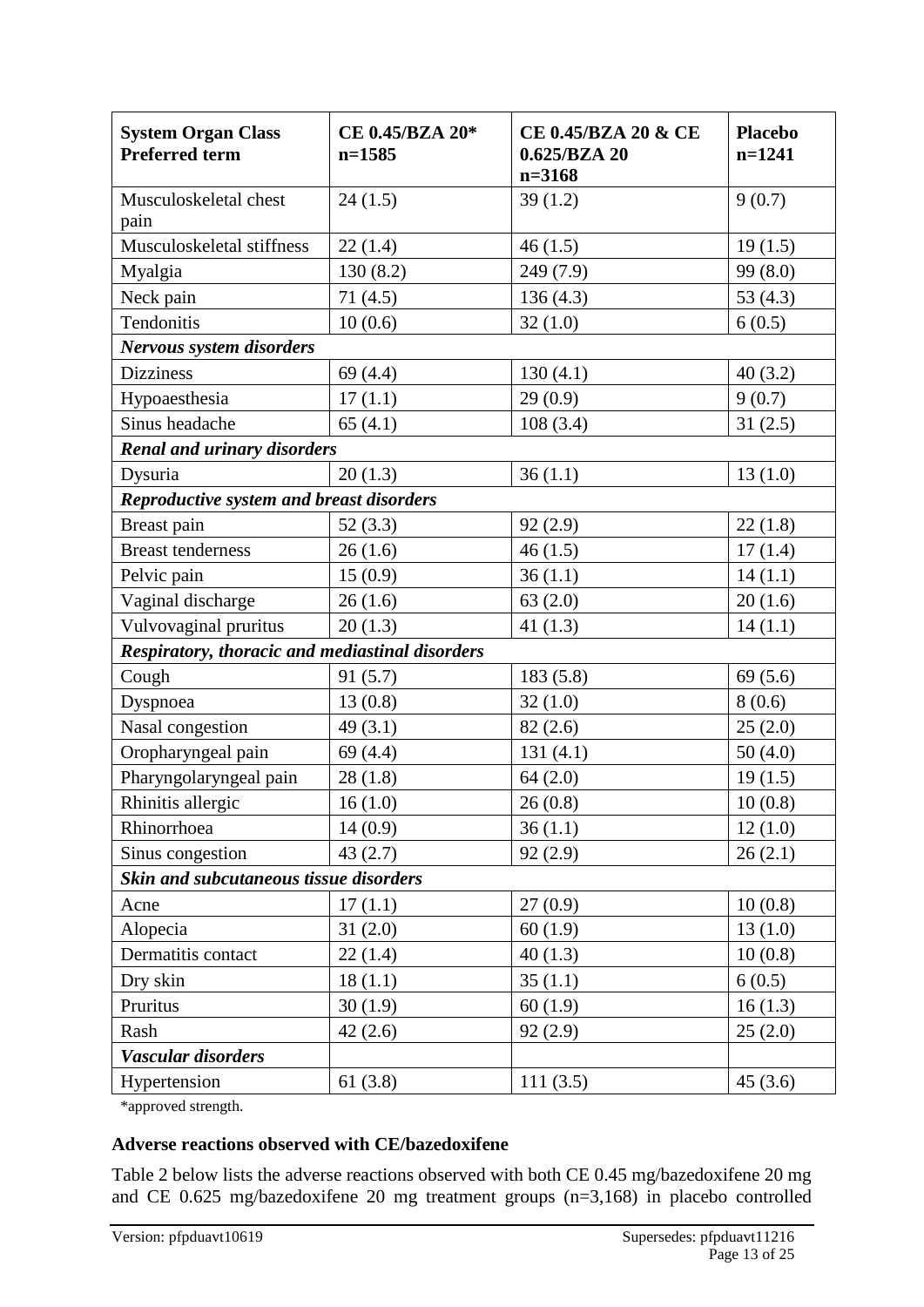clinical trials. Adverse reactions were categorised as very common, common, uncommon or rare.

| <b>System organ</b>                                          | Frequency of occurrence of adverse reactions |                                         |                                                   |                                                                                                                                                          |  |
|--------------------------------------------------------------|----------------------------------------------|-----------------------------------------|---------------------------------------------------|----------------------------------------------------------------------------------------------------------------------------------------------------------|--|
| class                                                        | <b>Very</b><br>common<br>$(\geq 1/10)$       | Common ( $\geq 1/100$<br>to < 1/10      | <b>Uncommon</b><br>$(\geq 1/1,000)$ to<br>< 1/100 | Rare ( $\geq 1/10,000$ to<br>< 1/1,000                                                                                                                   |  |
| <b>Infections and</b><br><i>infestations</i>                 |                                              | Vulvovaginal<br>candidiasis             |                                                   |                                                                                                                                                          |  |
| <b>Vascular</b><br>disorders                                 |                                              |                                         |                                                   | Venous<br>thromboembolic<br>events (including,<br>pulmonary<br>embolism, retinal<br>vein thrombosis,<br>deep vein<br>thrombosis and<br>thrombophlebitis) |  |
| <b>Gastrointestinal</b><br>disorders                         | Abdominal<br>pain                            | Constipation,<br>Diarrhoea, Nausea      |                                                   |                                                                                                                                                          |  |
| <b>Hepatobiliary</b><br>disorders                            |                                              |                                         | Cholecystitis                                     |                                                                                                                                                          |  |
| <b>Musculoskeletal</b><br>and connective<br>tissue disorders |                                              | Muscle spasms                           |                                                   |                                                                                                                                                          |  |
| <b>Investigations</b>                                        |                                              | <b>Blood</b> triglycerides<br>increased |                                                   |                                                                                                                                                          |  |

**Table 2: Adverse Reactions Observed with CE/bazedoxifene**

#### **Description of selected adverse reactions**

#### **Breast cancer risk**

Breast cancer risk associated with the use of estrogens alone is represented by several studies. Any increased risk to users of estrogen-only therapy is substantially lower than that seen in users of estrogen-progestogen combinations. The level of risk is dependent on duration of use (see Section 4.4 Special warnings and precautions for use). Results of the largest randomised placebo-controlled trial (WHI-study) and largest epidemiological study (Million Women Study) are presented in Table 3 and Table 4.

#### **Table 3: US WHI Estrogen Only (ET) Arm – Additional Risk of Breast Cancer After 5 Years Use**

| Age range<br>(years) | Incidence per 1,000<br>women in placebo arm<br>over 5 years | Risk ratio $\&$ 95%<br><b>CI</b> | <b>Additional cases per</b><br>$1,000$ ET users over 5<br>years $(95\% \text{ CI})$ |
|----------------------|-------------------------------------------------------------|----------------------------------|-------------------------------------------------------------------------------------|
| CE Estrogen only     |                                                             |                                  |                                                                                     |
| 50-79                | 21                                                          | $0.8(0.7-1.0)$                   | $-4(-6-0)*$                                                                         |

\*WHI study in women with no uterus, which did not show an increase in risk of breast cancer.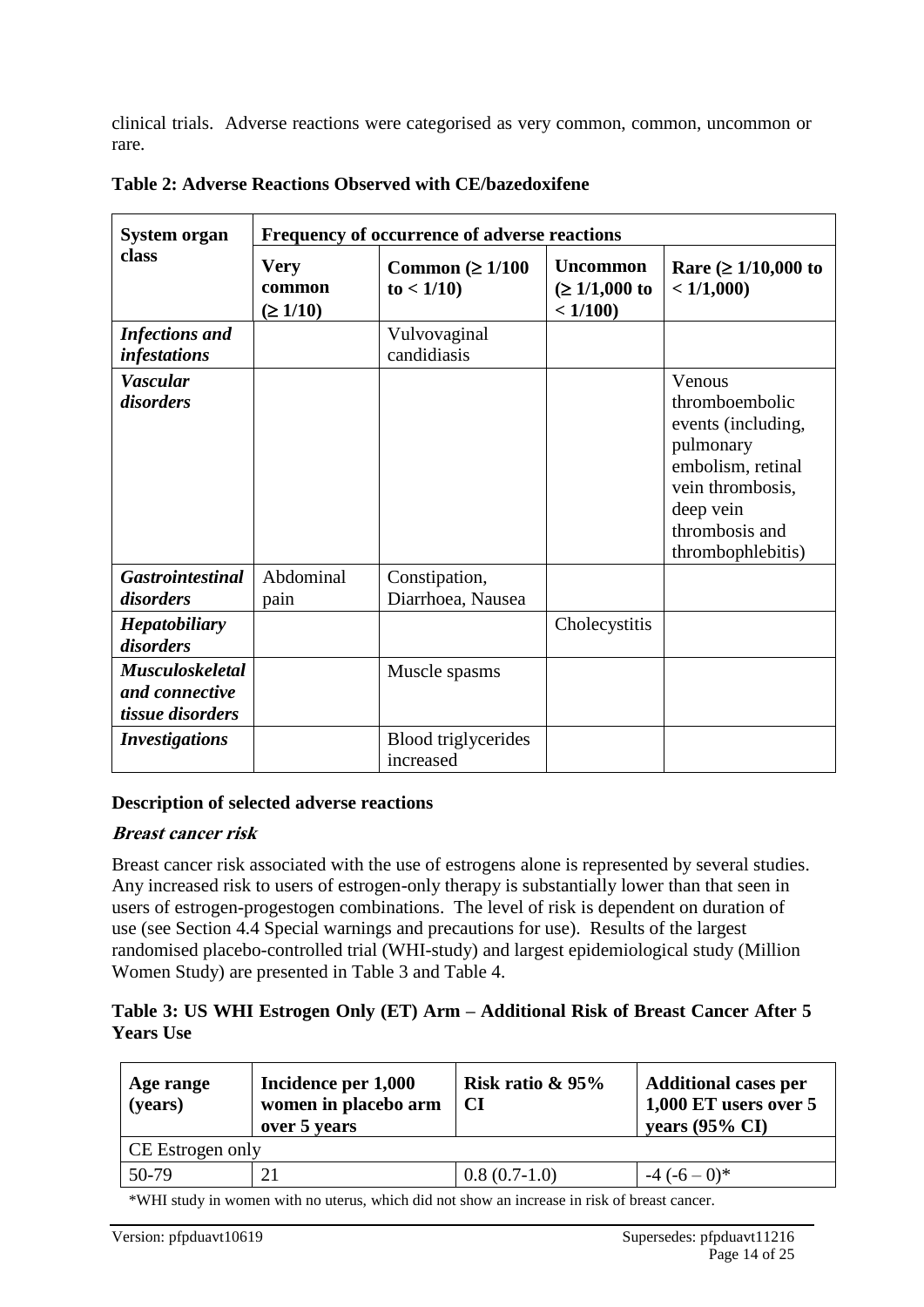#### **Table 4: Million Women Study (Estradiol Only Arm) – Estimated Additional Risk of Breast Cancer after 5 Years Use**

| Age range<br>(years) | <b>Additional cases per</b><br>1,000 never-users of<br><b>HRT</b> over a 5 year<br>period* | Risk ratio <sup>#</sup> | <b>Additional cases per</b><br>1,000 ET users over 5<br>years $(95\%CI)$ |
|----------------------|--------------------------------------------------------------------------------------------|-------------------------|--------------------------------------------------------------------------|
| Estradiol only       |                                                                                            |                         |                                                                          |
| $50 - 65$            | $9 - 12$                                                                                   |                         | $1-2(0-3)$                                                               |

\*Taken from baseline incidence rates in developed countries.

#Overall risk ratio. The risk ratio is not constant but will increase with increasing duration on use.

#### **Endometrial cancer risk**

#### *Postmenopausal women with a uterus*

In women with a uterus, use of estrogen-only HRT is not recommended because it increases the risk of endometrial cancer (see Sections 4.4 Special warnings and precautions for use, Endometrial hyperplasia and carcinoma and 5.1 Pharmacodynamic properties, Clinical trials, Effect on the endometrium). Depending on the duration of estrogen-only use and estrogen dose, the increase in risk of endometrial cancer in epidemiology studies varied from 5 to 55 extra cases diagnosed in every 1,000 women between the ages of 50 and 65 years.

DUAVIVE contains bazedoxifene, which reduces the risk of endometrial hyperplasia that can occur with estrogen-only use (see Sections 4.4 Special warnings and precautions for use, Endometrial hyperplasia and carcinoma and 5.1 Pharmacodynamic properties, Clinical trials, Effect on the endometrium) Endometrial hyperplasia may be a precursor to endometrial cancer.

#### **Ovarian cancer**

Use of estrogen-only HRT has been associated with a slightly increased risk of having ovarian cancer diagnosed (see Section 4.4 Special warnings and precautions for use).

A meta-analysis from 52 epidemiological studies reported an increased risk of ovarian cancer in women currently using HRT compared to women who have never used HRT (RR 1.43, 95% CI 1.31-1.56). For women aged 50 to 54 years taking 5 years of HRT, this results in about 1 extra case per 2,000 users. In women aged 50 to 54 who are not taking HRT, about 2 women in 2,000 will be diagnosed with ovarian cancer over a 5-year period.

#### **Risk of venous thromboembolism**

In the bazedoxifene osteoporosis treatment trial (mean age  $= 66.5$  years), the VTE rate per 1,000 women-years through the 3-year study period was 2.86 in the bazedoxifene (20 mg) group and 1.76 in the placebo group and through the 5-year study period was 2.34 in the bazedoxifene 20 mg group and 1.56 in the placebo group. After 7 years, the VTE rate per 1,000 women-years was 2.06 in the bazedoxifene 20 mg group and 1.36 in the placebo group.

Estrogens are known to increase the risk of VTE (see Section 4.4 Special warnings and precautions for use, Venous thromboembolism). The occurrence of such a reaction is more likely in the first year of treatment. The data from the largest randomised trial are summarised below in Table 5.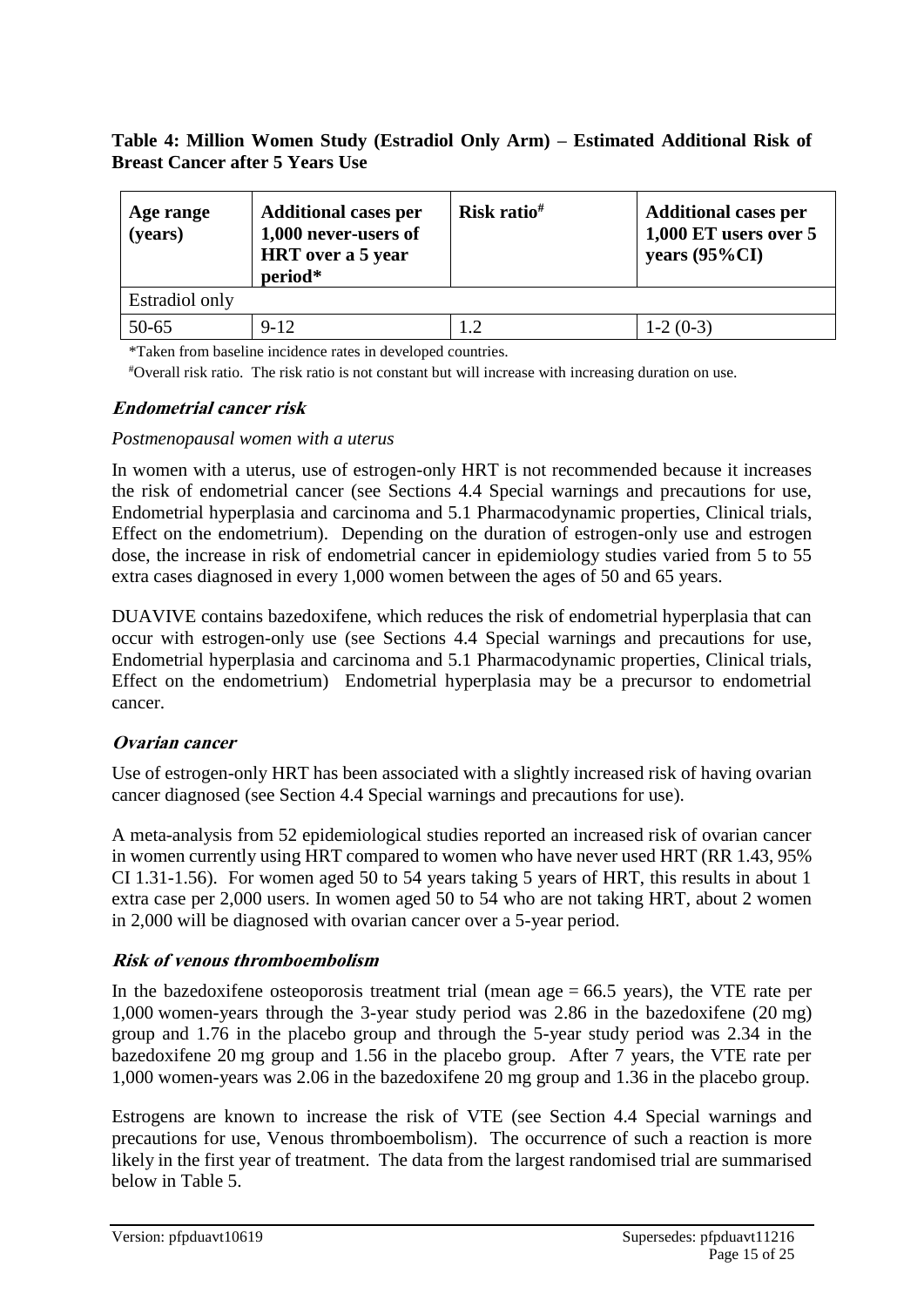| Age range (years)      | Incidence per 1,000<br>women in placebo arm<br>over 5 years | Risk ratio &<br>95%CI | <b>Additional cases</b><br>per 1,000 ET<br>users |
|------------------------|-------------------------------------------------------------|-----------------------|--------------------------------------------------|
| Oral estrogen-only $*$ |                                                             |                       |                                                  |
| 50-59                  |                                                             | $1.2(0.6-2.4)$        | $1(-3-10)$                                       |

\*study in women with no uterus.

#### **Risk of ischaemic stroke**

The use of estrogen-only therapy is associated with an up to 1.5 fold increased relative risk of ischaemic stroke. This relative risk is not dependent on age or on duration of use, but as the baseline risk is strongly age-dependent, the overall risk of stroke in women who use estrogen therapy will increase with age (see Section 4.4 Special warnings and precautions for use, Ischaemic stroke). The additional risk of ischaemic stroke over five years of use was assessed in the largest randomised trial in women without a uterus (WHI) from 50-59 years of age (see Table 6).

#### **Table 6: WHI Studies Combined – Additional Risk of Ischaemic Stroke\* Over 5 Years Use**

| Age range (years) | Incidence per 1,000<br>women in placebo arm<br>over 5 years | Risk ratio &<br>95%CI | <b>Additional cases</b><br>per 1,000 HRT<br>users over 5 years |
|-------------------|-------------------------------------------------------------|-----------------------|----------------------------------------------------------------|
| 50-59             |                                                             | $1.3(1.1-1.6)$        | $3(1-5)$                                                       |

\*no differentiation was made between ischaemic and haemorrhagic stroke.

#### **Post-marketing experience**

In patients receiving bazedoxifene monotherapy there have been post-marketing reports of ocular events other than retinal vein thrombosis. These reports include visual acuity reduced, blurred vision, photopsia, visual field defect, visual impairment, dry eye, eyelid oedema, blepharospasm, eye pain and eye swelling. The underlying nature of these events is uncertain. If ocular symptoms occur, patients should be advised to seek medical attention.

#### **Reporting suspected adverse effects**

Reporting suspected adverse reactions after registration of the medicinal product is important. It allows continued monitoring of the benefit-risk balance of the medicinal product. Healthcare professionals are asked to report any suspected adverse reactions at [www.tga.gov.au/reporting](http://www.tga.gov.au/reporting-problems)[problems.](http://www.tga.gov.au/reporting-problems)

### **4.9 Overdose**

In case of overdose of DUAVIVE, there is no specific antidote, and the treatment should reflect the symptoms.

Symptoms of overdose of estrogen-containing medicinal products in adults and children may include nausea, vomiting, breast tenderness, dizziness, abdominal pain, drowsiness/fatigue; withdrawal bleeding may occur in females.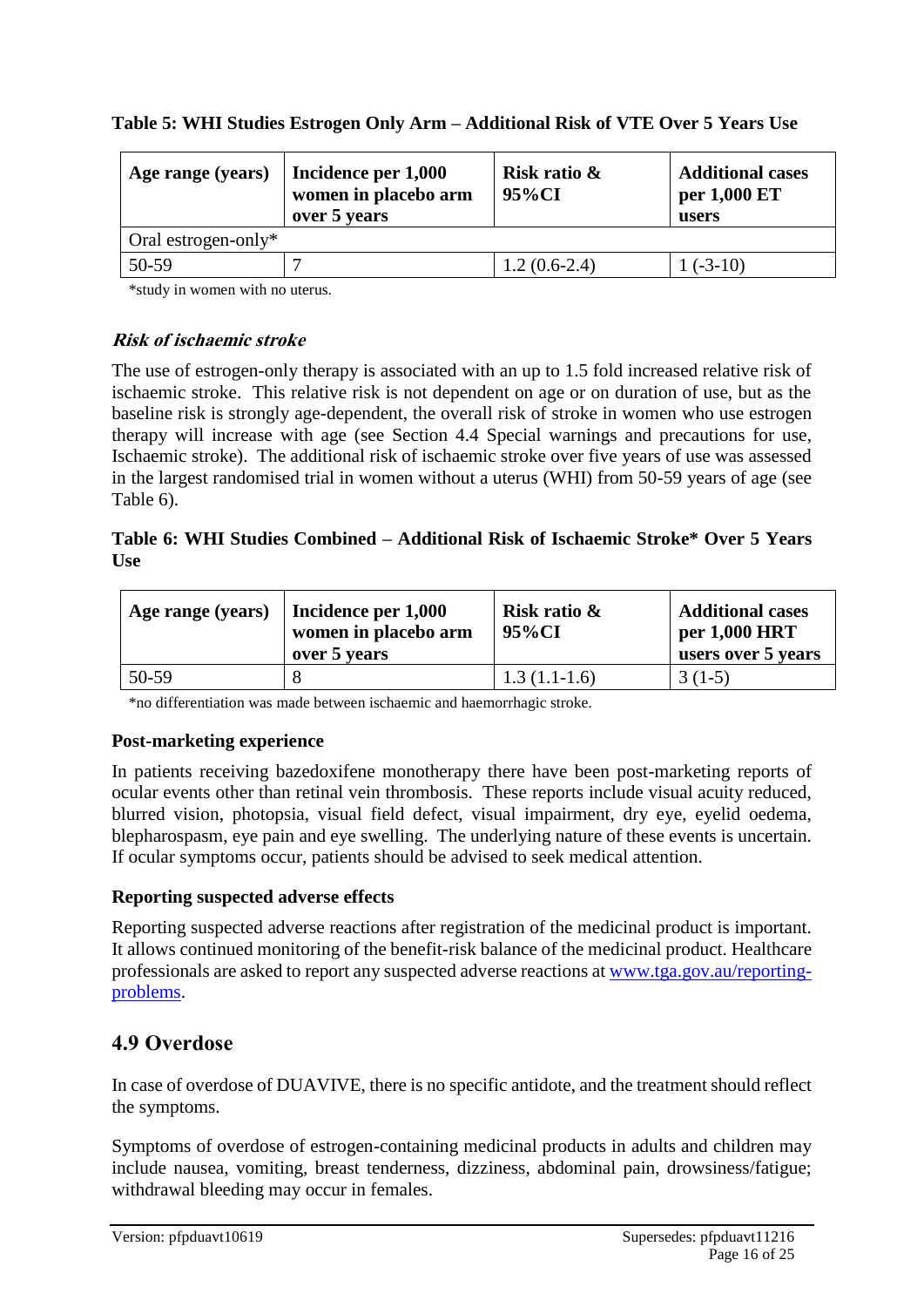For information on the management of overdose, contact the Poisons Information Centre on 13 11 26 (Australia).

### **5. PHARMACOLOGICAL PROPERTIES**

### **5.1 Pharmacodynamic properties**

#### **Mechanism of action**

DUAVIVE pairs CE with the selective estrogen receptor modulator (SERM), bazedoxifene; this pairing is defined as a tissue selective estrogen complex (TSEC). The active ingredients of CE are primarily the sulfate esters of estrone, equilin sulfates and  $17\alpha/\beta$ -estradiol which demonstrate tissue selective estrogen receptor agonist activity. These substitute for the loss of estrogen production in menopausal women, and alleviate menopausal symptoms. As estrogens promote the growth of the endometrium, unopposed estrogens increase the risk of endometrial hyperplasia and cancer. The addition of bazedoxifene, acting as an estrogen receptor antagonist in the uterus, greatly reduces the estrogen-induced risk of endometrial hyperplasia in nonhysterectomised women.

#### **Clinical trials**

The safety and efficacy of CE/bazedoxifene as a treatment for moderate to severe vasomotor symptoms (VMS) associated with menopause was established in a randomised, double-blind, placebo-controlled study. The Selective Estrogens, Menopause, and Response to Therapy (SMART) 2 trial enrolled a total of 318 women, age 42-64 (mean age of 53 years), who had at least 7 moderate to severe hot flushes per day or at least 50 per week at baseline. The mean number of years since menopause was 4.5 years with all women undergoing natural menopause. A total of 127 women were assigned to CE 0.45 mg/bazedoxifene 20 mg and 63 women were assigned to placebo.

In the SMART 2 trial, CE 0.45 mg/bazedoxifene 20 mg significantly reduced the number and severity of moderate to severe hot flushes, as measured by the daily severity score, compared with placebo at Weeks 4 and 12. The change from baseline in the number and severity of moderate to severe hot flushes observed and the difference from placebo are shown in Table 7.

#### **Table 7: Adjusted Mean Change from Baseline in the Average Daily Frequency and Severity of Hot Flushes**

|                                   | <b>Frequency</b>                           |        | <b>Severity</b>                             |        |
|-----------------------------------|--------------------------------------------|--------|---------------------------------------------|--------|
|                                   | CE 0.45 mg/ bazedoxi-Placebo<br>fene 20 mg |        | CE 0.45 mg/ bazedoxi- Placebo<br>fene 20 mg |        |
| N                                 | 122                                        | 63     | 122                                         | 63     |
| <b>Baseline</b>                   | 10.3                                       | 10.5   | 2.3                                         | 2.3    |
| Week 4                            |                                            |        |                                             |        |
| Mean $Change1$                    | $-5.9$                                     | $-2.8$ | $-0.6$                                      | $-0.1$ |
| Treatment Difference <sup>2</sup> | $-3.1(-4.4, -1.7)^*$                       |        | $-0.5$ $(-0.7, -0.3)$ *                     | --     |
| Week 12                           |                                            |        |                                             |        |
| Mean Change <sup>1</sup>          | $-7.6$                                     | $-4.9$ | $-0.9$                                      | $-0.3$ |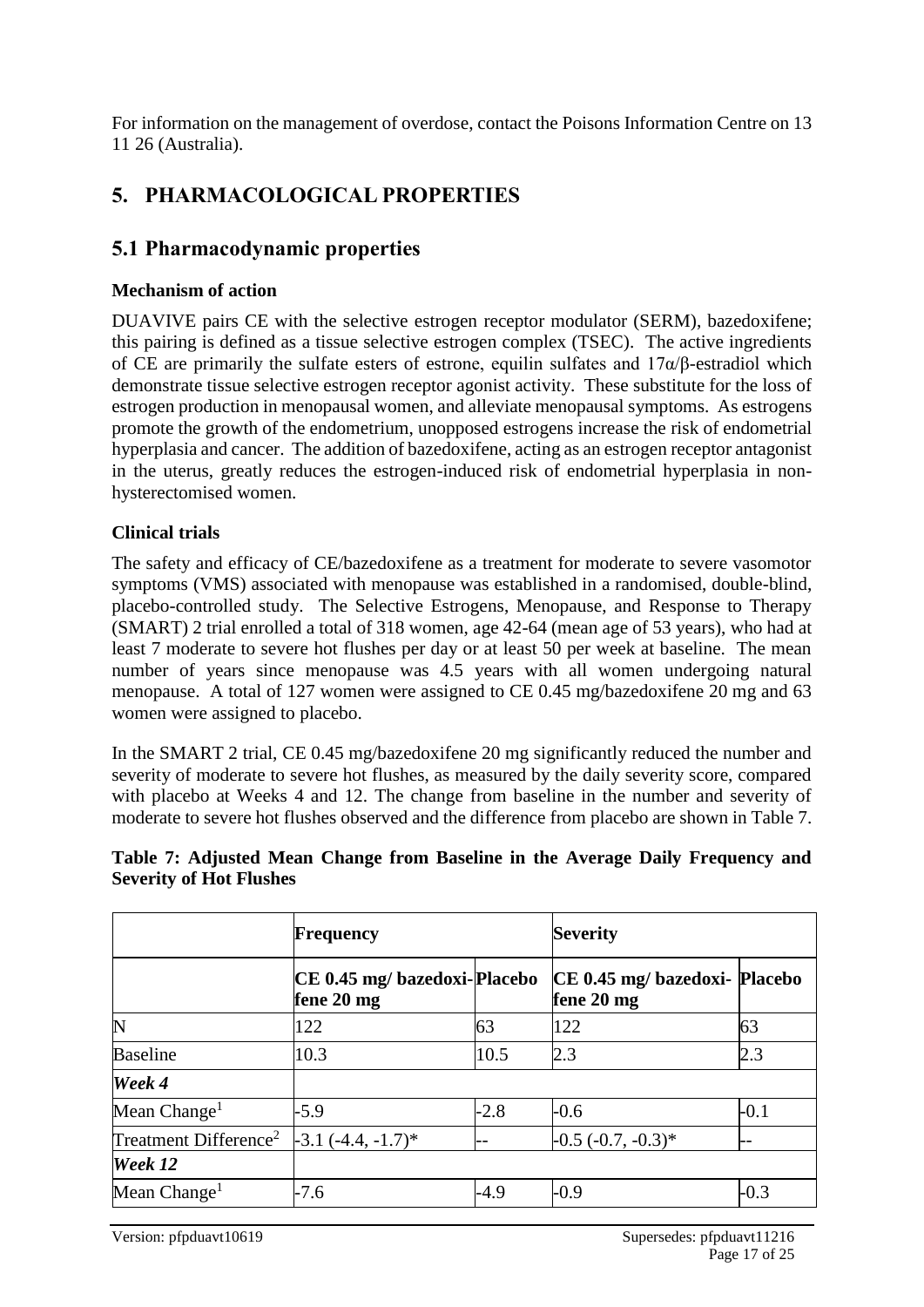| Treatment Difference <sup>2</sup> $\vert$ -2.7 (-3.8, -1.6) <sup>*</sup>                                    |  | $-0.6(-0.9,-0.4)$ * |  |
|-------------------------------------------------------------------------------------------------------------|--|---------------------|--|
| $*p<0.001$                                                                                                  |  |                     |  |
| $\vert$ Change from baseline using ANCOVA model                                                             |  |                     |  |
| $\vert$ <sup>2</sup> Based on raw data analysis using ANCOVA model: Difference= Treatment + Baseline + Site |  |                     |  |

#### **Effects on the endometrium**

Effects of CE/bazedoxifene on endometrial hyperplasia and endometrial malignancy were assessed in SMART 1, a 24-month, double-blind, randomised, placebo- and active-controlled trial and SMART 5, a 12-month, double-blind, randomised, placebo- and active-controlled trial. The Efficacy Evaluable population included patients who had taken at least one dose of CE/Bazedoxifene, had baseline and post baseline endometrial biopsies, or had been diagnosed with hyperplasia. The incidence of endometrial hyperplasia for CE/bazedoxifene was below 1% in both trials (see Table 8).

|                                                           |              | <b>SMART 1*</b>  |                        |                  | <b>SMART 5*</b>     |  |
|-----------------------------------------------------------|--------------|------------------|------------------------|------------------|---------------------|--|
| <b>Treatment</b><br>Group                                 | <b>Month</b> | $\%$ (n/N)       | $1 - Sided 95\%$<br>UL | $\%$ (n/N)       | 1 – Sided<br>95% UL |  |
| CE 0.45 mg/BZA 12                                         |              | $0.00\%$ (0/336) | 0.89                   | $0.30\%$ (1/335) | 1.41                |  |
| $20 \text{ m}$                                            | 24           | $0.68\%$ (2/294) | 2.13                   |                  |                     |  |
| $UL = Upper limit$<br>$*$ = Efficacy Evaluable population |              |                  |                        |                  |                     |  |

#### **Table 8: Incidence of Endometrial Hyperplasia at Month 12 and Month 24**

### **Effects on uterine bleeding or spotting**

Cumulative amenorrhoea (uterine bleeding or spotting) was a key secondary endpoint evaluated in two clinical trials (SMART 1 and SMART 5). In SMART 1, cumulative amenorrhoea at Year 1 was 83% and 85% in women treated with CE 0.45 mg/bazedoxifene 20 mg and placebo respectively. In SMART 5, cumulative amenorrhoea at Year 1 was 88% in women treated with CE 0.45 mg/bazedoxifene 20 mg, 82% with bazedoxifene 20 mg and 84% in women who received placebo. For women treated with CE 0.45 mg/medroxyprogesterone 1.5 mg, the cumulative amenorrhoea was 54%.

### **Effects on breast**

#### *Breast pain*

The effect of CE/bazedoxifene on breast pain was evaluated as a key secondary endpoint in SMART 1, 2 and 5. In SMART 1, the rates for CE 0.45 mg/bazedoxifene 20 mg and placebo were 9% and 6% respectively. The rates in SMART 2 were 10% and 5% respectively and in SMART 5, the rates were 6% and 5% respectively. For bazedoxifene 20 mg, the breast pain rate was 7%. In SMART 5, the rate for CE 0.45 mg/medroxyprogesterone acetate 1.5 mg was 24%.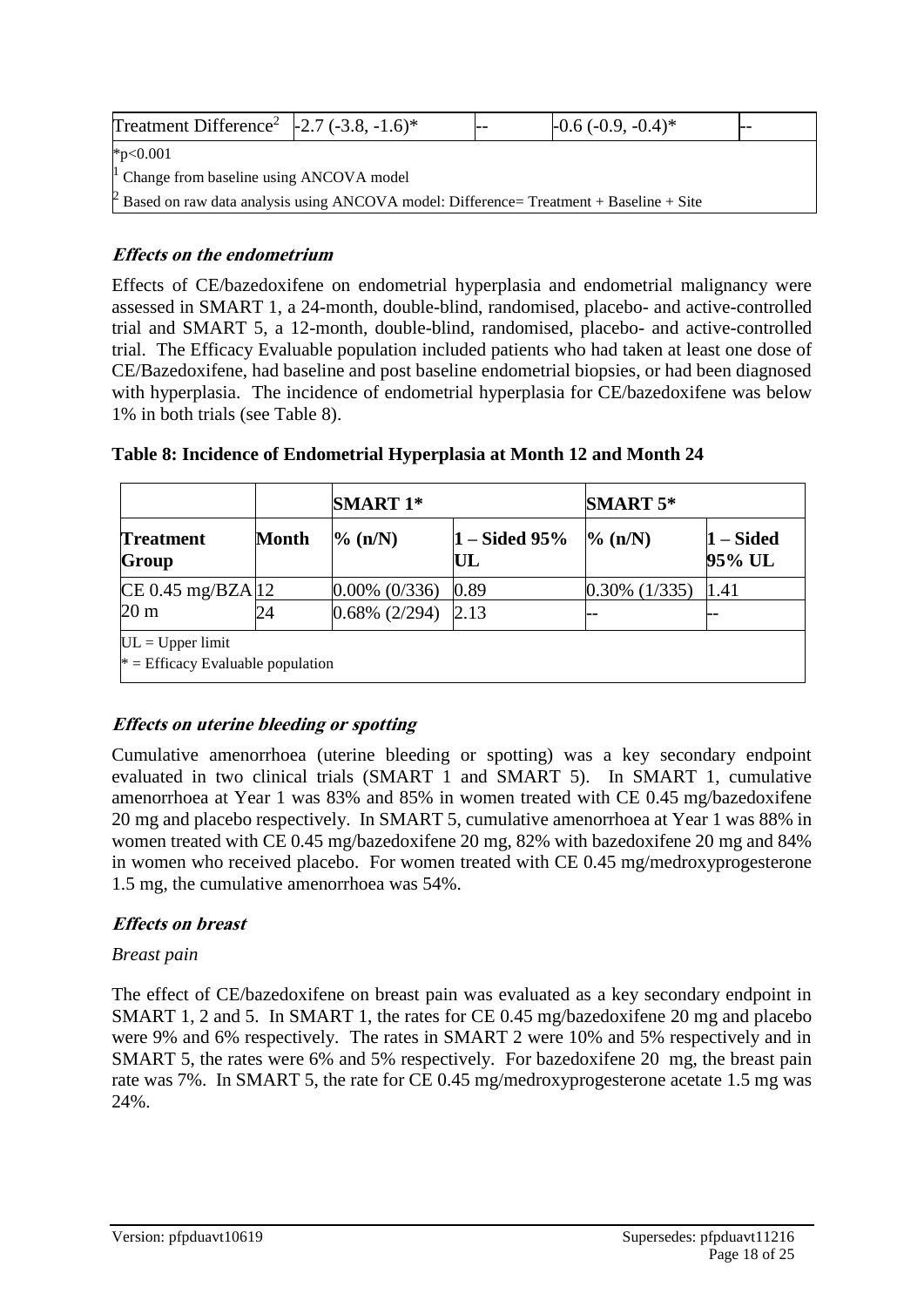#### *Breast density*

The effect of CE/bazedoxifene on mammographic density was a key secondary endpoint in the SMART 1 and SMART 5 studies.

In SMART 5, the change in mammographic density in postmenopausal women (mean age=54 years) treated with CE 0.45 mg/bazedoxifene 20 mg (n=186) or bazedoxifene 20 mg (n=97) was not different fromplacebo (n=181). In women treated with CE 0.45 mg/medroxyprogesterone 1.5 mg (n=68), mammographic density was increased compared to placebo. Supplemental evaluation of mammograms from the SMART 1 trial yielded results consistent with SMART 5.

In an ancillary study, mammographic breast density changes at 2 years.for the bazedoxifene 20 mg group were (-1.45 percentage points,) while no changes were observed in the placebo group (-0.15 percentage points).

#### **Effects on bone mineral density (BMD)**

BMD changes at the lumbar spine was a key secondary endpoint, assessed in the SMART 5 study. In this study, women treated with CE 0.45 mg/bazedoxifene 20 mg showed a change from baseline in lumbar spine BMD  $(+1.52%)$  at Month 12 compared to placebo. In the same study, the change in BMD with bazedoxifene 20 mg alone and CE 0.45 mg/medroxyprogesterone 1.5 mg was +1.35%, +2.58%, respectively.

### **5.2 Pharmacokinetic properties**

Pharmacokinetic studies for CE/bazedoxifene were conducted in healthy postmenopausal women who were naturally postmenopausal or who had undergone bilateral oophorectomy.

Following multiple doses of CE 0.45 mg/bazedoxifene 20 mg, the mean steady state pharmacokinetic parameters for CE (baseline adjusted for total estrone) and bazedoxifene are summarised in Table 9.

|  |  |  | Table 9: Mean $\pm$ SD Steady-State (ss) Pharmacokinetic Parameters (n=24) |  |  |
|--|--|--|----------------------------------------------------------------------------|--|--|
|--|--|--|----------------------------------------------------------------------------|--|--|

|                                 | $C_{\text{max}}$ (ng/mL) |                             | $\vert$ T <sub>max</sub> (hr) $\vert$ AUCss (ng·hr/mL) |
|---------------------------------|--------------------------|-----------------------------|--------------------------------------------------------|
| Bazedoxifene                    | $6.9 \pm 3.9$            | $2.5 \pm 2.1$               | $171 \pm 34$                                           |
| Baseline-adjusted total estrone | $2.6 \pm 0.8$            | $6.5 \pm 1.6$   $35 \pm 12$ |                                                        |

 $C_{\text{max}}$  – maximum observed concentration.

 $t_{\text{max}}$  – time to  $C_{\text{max}}$ .

AUC – area under the concentration-time curve from time 0 to 24 hours.

#### **Absorption**

After a single dose of CE/bazedoxifene, bazedoxifene and baseline-adjusted total estrone were absorbed with a tmax of approximately 2 hours and 8.5 hours, respectively. When single doses of CE 0.625 mg/bazedoxifene 20 mg were administered with a high-fat meal, bazedoxifene Cmax was unaffected, but AUC increased by approximately 25%. Food had little or no effect on the exposure of CE.

CE/bazedoxifene can be administered with or without food.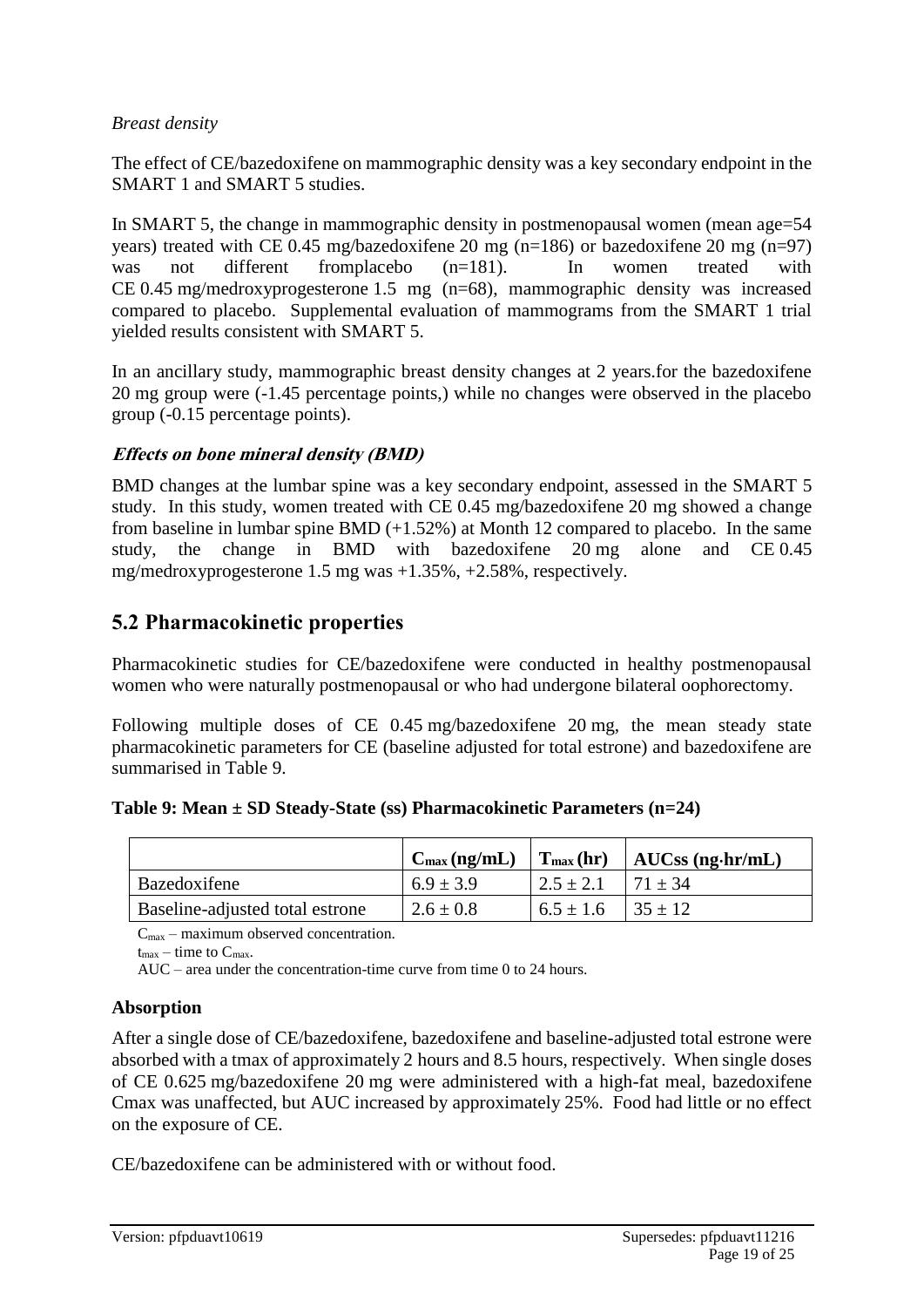Following administration of bazedoxifene alone, a linear increase in plasma concentrations for single doses from 0.5 mg up to 120 mg and multiple daily doses from 1 mg to 80 mg was observed. The absolute bioavailability of bazedoxifene is approximately 6%.

CE are soluble in water and are well-absorbed from the gastrointestinal tract after release from the medicinal product formulation. Estrogen dose proportionality was assessed in two studies of CE. Dose-proportional increases in both AUC and Cmax were observed across the dose range from 0.3 mg to 0.625 mg of CE for total (conjugated plus unconjugated) equilin, total estrone adjusted for baseline, and unconjugated estrone adjusted for baseline.

### **Distribution**

The distribution of CE and bazedoxifene after administration of CE/bazedoxifene has not been studied.

Following intravenous administration of a 3 mg dose of bazedoxifene alone, the volume of distribution is  $14.7 \pm 3.9$  L/kg. Bazedoxifene is highly bound (approximately 99%) to plasma proteins at therapeutic concentrations in vitro, but does not appear to bind to sex hormone binding globulin (SHBG).

The distribution of exogenous estrogens is similar to that of endogenous estrogens. Estrogens are widely distributed in the body and are generally found in higher concentrations in the sex hormone target organs. Estrogens circulate in the blood largely bound to SHBG and albumin.

#### **Metabolism**

The metabolic disposition of CE and bazedoxifene, after administration of CE/bazedoxifene, has not been studied.

Exogenous estrogens are metabolised in the same manner as endogenous estrogens. Circulating estrogens exist in a dynamic equilibrium of metabolic interconversions. 17βestradiol is converted reversibly to estrone, and both can be converted to estriol, which is the major urinary metabolite. In postmenopausal women, a significant proportion of the circulating estrogens exists as sulfate conjugates, especially estrone sulfate, which serves as a circulating reservoir for the formation of more active estrogens.

The metabolic disposition of bazedoxifene in postmenopausal women has been determined following oral administration of 20 mg of radiolabelled bazedoxifene. Bazedoxifene is extensively metabolised in women. Glucuronidation is the major metabolic pathway. In vitro studies indicated that this occurs in the liver, kidney and intestines, and principally involves UGT1A1 and UGT1A10 with a smaller role for UGT1A9. Little or no cytochrome P450 mediated metabolism is evident. Bazedoxifene-5-glucuronide is the major circulating metabolite, and retains some pharmacological activity. The concentrations of this glucuronide are approximately 10-fold higher than those of unchanged bazedoxifene in plasma.

### **Excretion**

After a single dose of CE/bazedoxifene, baseline-adjusted total estrone (representing CE) is eliminated with a half-life of approximately 17 hours. Bazedoxifene is eliminated with a halflife of approximately 30 hours. Steady-state concentrations are achieved by the second week of once-daily administration.

CE components, 17β-estradiol, estrone, and estriol are excreted in the urine, along with glucuronide and sulfate conjugates.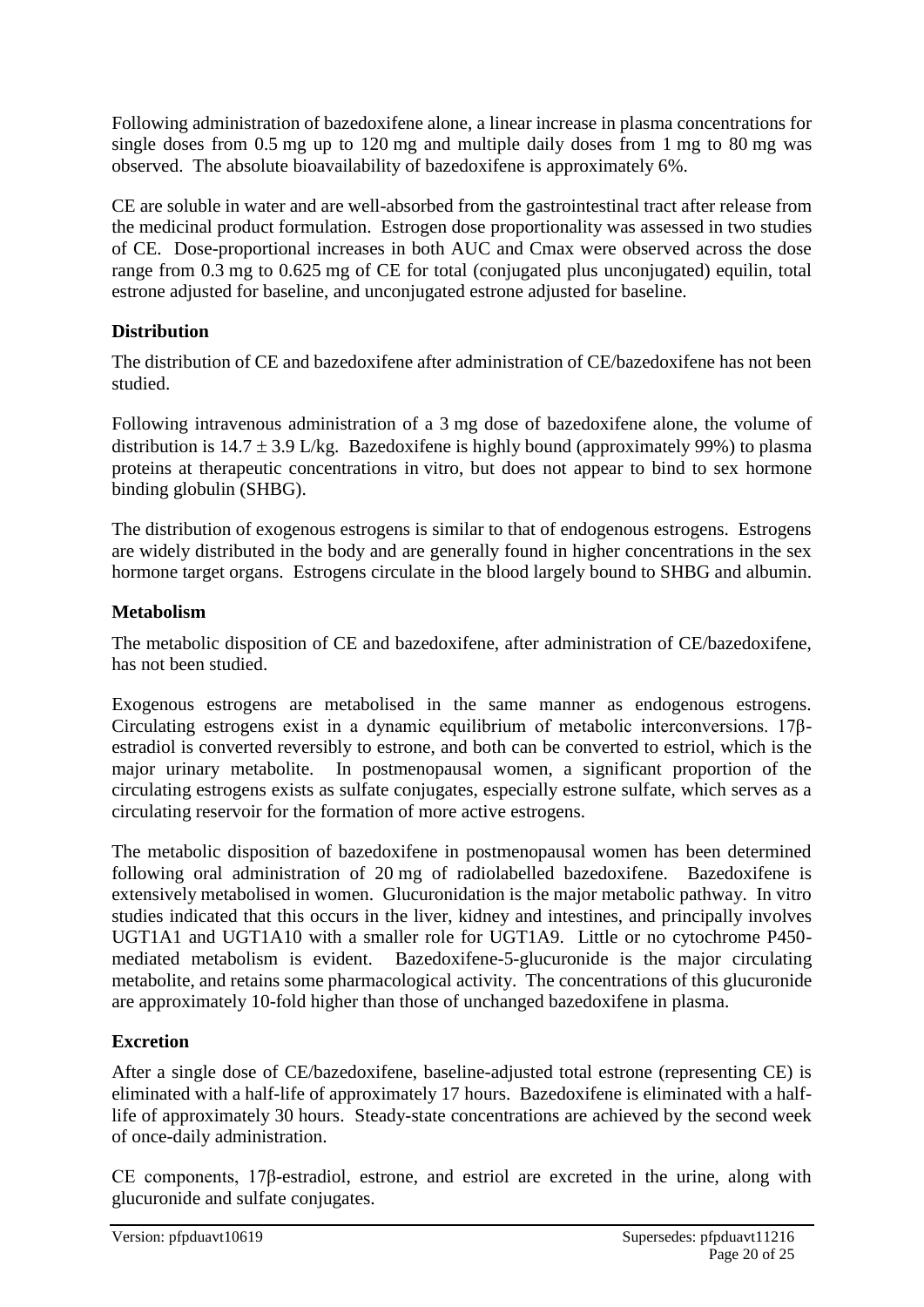The clearance of bazedoxifene is  $0.4 \pm 0.1$  L/h/kg based on IV administration. The major route of excretion of radiolabelled bazedoxifene is the faeces, and less than 1% of the dose is eliminated in urine.

#### **Renal impairment**

The pharmacokinetics of CE/bazedoxifene have not been evaluated in patients with renal impairment.

No pharmacokinetic trials for CE were conducted in specific populations, including women with renal impairment.

Limited clinical data (n=5) for bazedoxifene are available in subjects with moderate renal impairment (creatinine clearance <50 mL/min). A single 20 mg dose of bazedoxifene was administered to these subjects. Negligible  $\langle 1\% \rangle$  amounts of bazedoxifene are eliminated in urine. Impaired renal function showed little or no influence on bazedoxifene pharmacokinetics.

#### **Hepatic impairment**

The pharmacokinetics of CE/bazedoxifene have not been evaluated in women with hepatic impairment or past history of cholestatic jaundice.

No pharmacokinetic trials for CE were conducted in specific populations, including women with hepatic impairment

The disposition of a single 20 mg dose of bazedoxifene was compared in women with hepatic impairment (Child-Pugh Class A [n=6], B [n=6], and C [n=6]) and women with normal hepatic function (n=18). On average, women with hepatic impairment showed a 4.3-fold increase in AUC compared with controls. Safety and efficacy have not been evaluated further in women with hepatic insufficiency. Use of CE/bazedoxifene in this population is contraindicated (see Sections 4.2 Dose and method of administration, Dosage adjustments, Hepatic impairment, 4.3 Contraindications and 4.4 Special warnings and precautions for use, Impaired liver function and past history of cholestatic jaundice).

### **Elderly**

The pharmacokinetics of CE/bazedoxifene have not been evaluated in women over 75 years of age.

No pharmacokinetic trials for CE were conducted in specific populations, including women over 75 years of age.

The pharmacokinetics of a 20 mg single dose of bazedoxifene were evaluated in a study in 26 healthy postmenopausal women. On average, compared to women 51 to 64 years of age (n=8), women 65 to 74 years of age (n=8) showed a 1.5-fold increase in AUC, and women 75 years of age (n=8) showed a 2.6-fold increase in AUC. This increase is most likely attributable to age-related changes in hepatic function.

#### **Children and adolescents**

The pharmacokinetics of CE/bazedoxifene have not been evaluated in a paediatric population.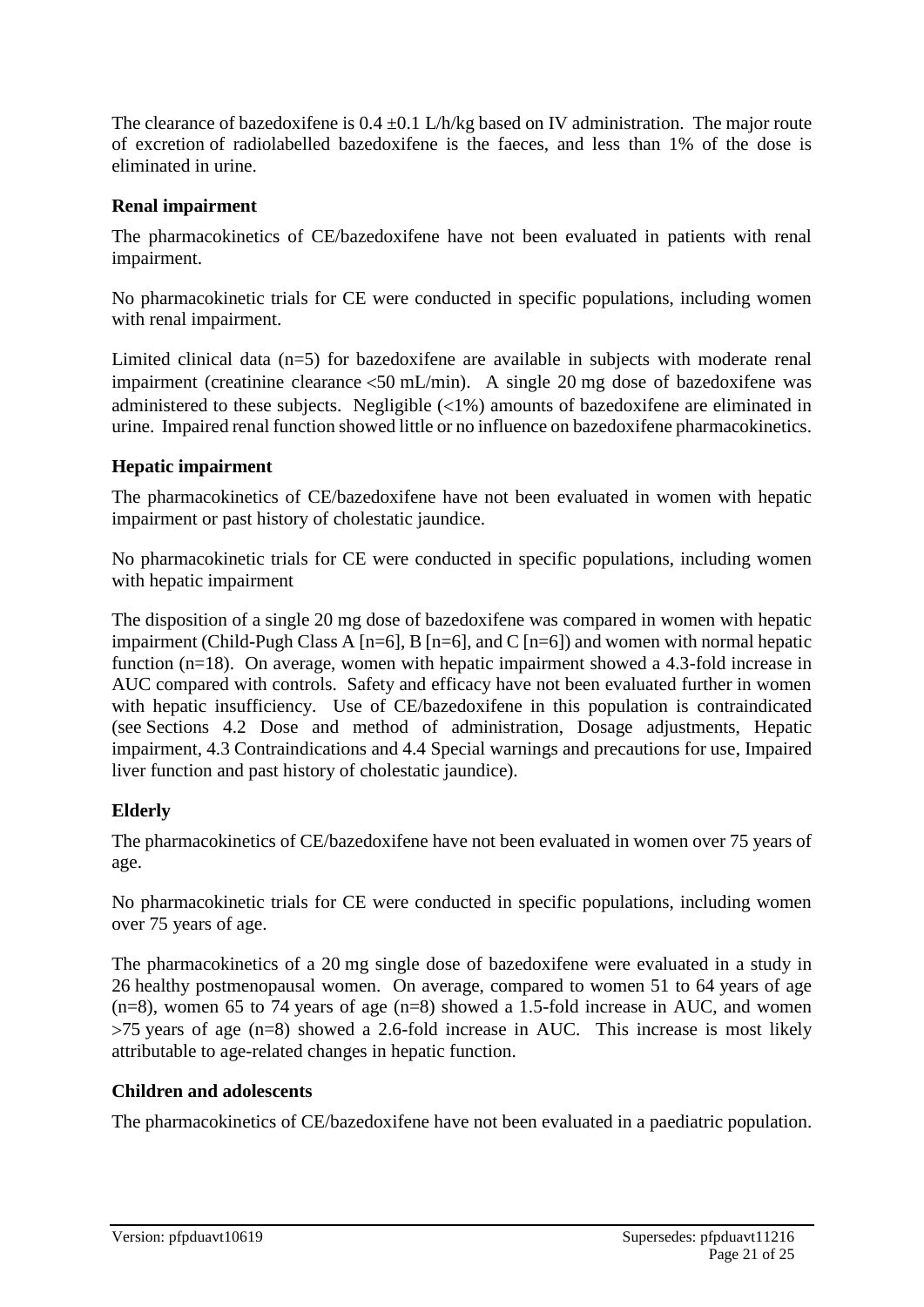#### **Body mass index (BMI)**

In a clinical study, BMI was shown to have minimal impact on the relative systemic exposures of CE and bazedoxifene. A single dose of CE 0.45 mg/bazedoxifene 20 mg was administered to 12 obese (BMI  $\geq$  30 kg/m<sup>2</sup>) and 12 non-obese (BMI < 30 kg/m<sup>2</sup>) postmenopausal women. In obese subjects, the systemic exposures of baseline-adjusted total estrone, total equilin, and bazedoxifene were 21%, 32%, and 13% lower, respectively, compared to non-obese subjects.

#### **5.3 Preclinical safety data**

#### **Genotoxicity**

Genotoxicity studies with CE/bazedoxifene have not been conducted. The following data are based on the findings in studies with bazedoxifene.

Bazedoxifene was not genotoxic *in vitro* in assays for bacterial reverse mutation, mammalian forward mutation in mouse lymphoma cells, and for chromosomal aberrations in Chinese hamster ovary (CHO) cells, or *in vivo* in the mouse micronucleus assay.

#### **Carcinogenicity**

Carcinogenicity studies with CE/bazedoxifene have not been conducted.

Long-term, continuous administration of natural and synthetic estrogens in certain animal species increases the frequency of carcinomas of the breast, cervix, vagina and liver.

In 6-month oral carcinogenicity studies in transgenic Tg.rasH2 mice, bazedoxifene increased the incidence of benign, ovarian granulosa-cell tumours in female mice given 150 or 500 mg/kg/day. Systemic exposure (AUC) to bazedoxifene in these groups was approximately 40 and 110 times that in postmenopausal women at the clinical dose of 20 mg/day. In a 2-year carcinogenicity study in rats, an increased incidence of benign, ovarian granulosa-cell tumours was observed in female rats at dietary concentrations of  $0.03\%$  and  $0.1\%$  (equivalent to ~17 and 57 mg/kg/day). Systemic exposure (AUC) of bazedoxifene in these groups was 3 and 8 times higher than in patients. The observation of benign, ovarian granulosa-cell tumours in female mice and rats administered bazedoxifene is a class effect of SERMs related to its pharmacology in rodents when treated during their reproductive lives, when their ovaries are functional and responsive to hormonal stimulation.

Renal tumours (adenomas and carcinomas) were observed with bazedoxifene in male rats at all dose levels tested (dietary concentrations  $\geq 0.003\%$ ; equivalent to  $\geq 1.3$  mg/kg/day), yielding systemic exposure (plasma AUC) 0.06 to 5 times that of patients at 20 mg/day. This occurred in conjuction with renal toxicity. Renal tumours were not observed with bazedoxifene in mice or female rats.

### **6. PHARMACEUTICAL PARTICULARS**

### **6.1 List of excipients**

The conjugated estrogens tablet core: Lactose monohydrate, microcrystalline cellulose, powdered cellulose, hypromellose, magnesium stearate, tribasic calcium phosphate, sucrose, hyprolose, and macrogol 400.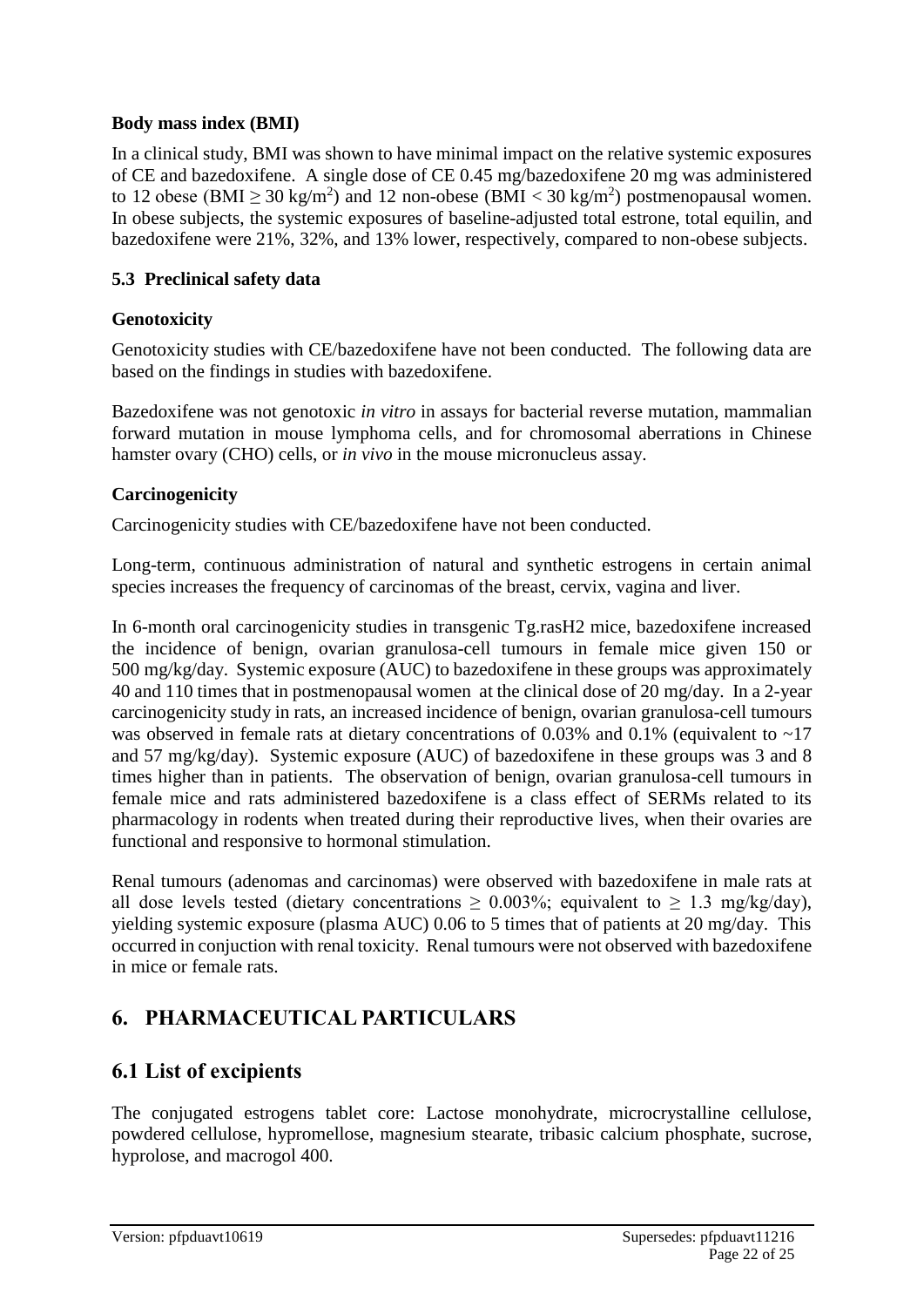Bazedoxifene active coating: Sucrose, hypromellose, sucrose palmitate, ascorbic acid, Opadry pink, Opaglos 2 Clear and Opacode black ink.

### **6.2 Incompatibilities**

Incompatibilities were either not assessed or not identified as part of the registration of this medicine.

### **6.3 Shelf life**

In Australia, information on the shelf life can be found on the public summary of the Australian Register of Therapeutic Goods (ARTG). The expiry date can be found on the packaging.

### **6.4 Special precautions for storage**

Store below 25ºC.

Store in the original package in order to protect from moisture.

After opening the blister pouch, use within 60 days.

### **6.5 Nature and contents of container**

The tablets are provided in PVC/Aclar/PVC/Al blister packs of 7 or 28 tablets.

### **6.6 Special precautions for disposal**

In Australia, any unused medicine or waste material should be disposed of by taking to your local pharmacy.

### **6.7 Physicochemical properties**

### **Chemical structure**

**Bazedoxifene**



The molecular weight is 530.65 and the molecular formula is  $C_{30}H_{34}N_2O_3 \cdot C_2H_4O_2$ .

Bazedoxifene is supplied as the acetate salt (bazedoxifene acetate) which has the chemical name 1H-Indol-5-ol,1-[[4-[2-(hexahydro-1H-azepin-1-yl) ethoxy]phenyl]methyl]-2-(4hydroxyphenyl)-3-methyl-, monoacetate.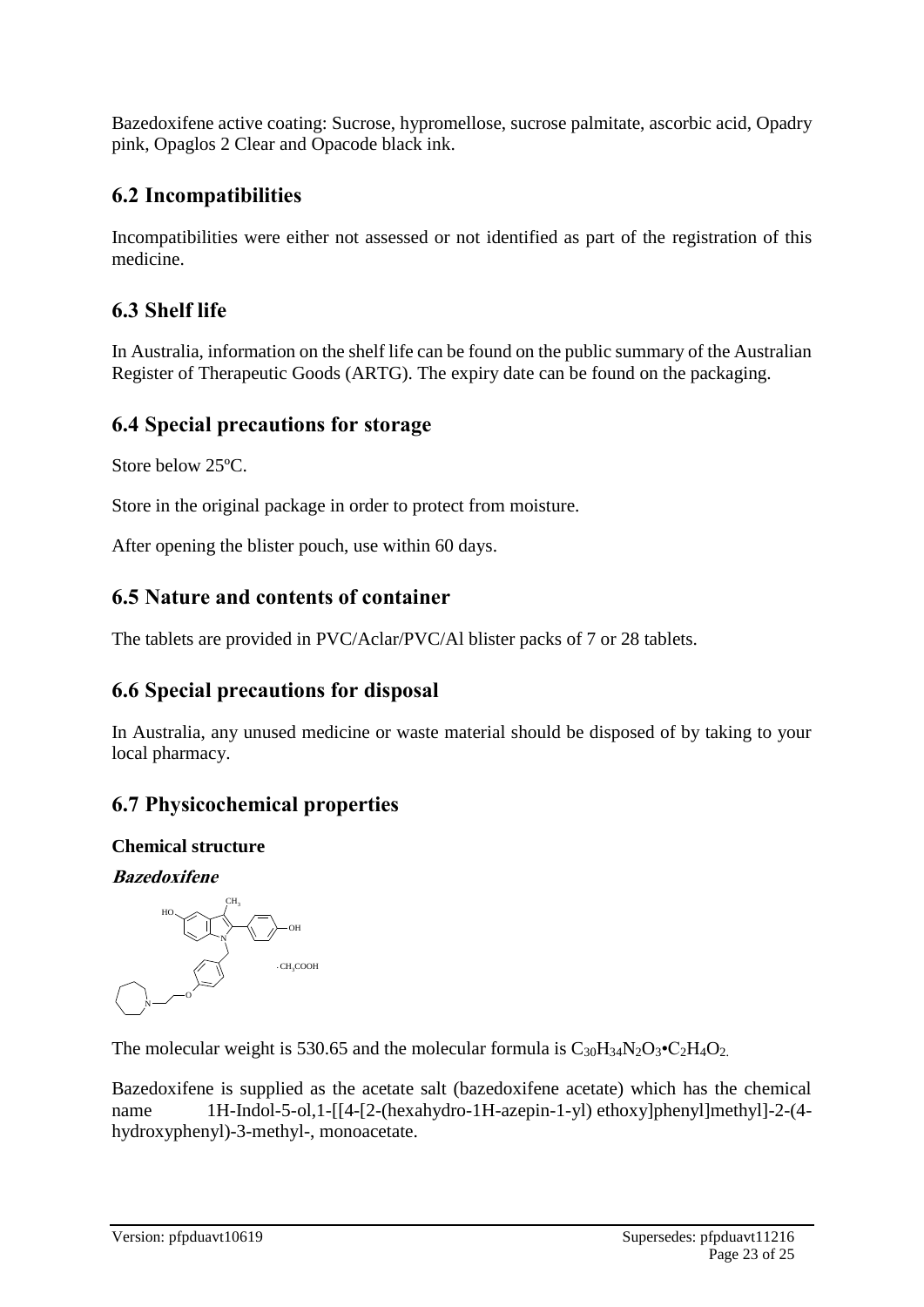Bazedoxifene acetate is a white to tan powder. The aqueous solubility of bazedoxifene acetate is pH-dependent. Solubility is higher at lower pH. The solubility of bazedoxifene acetate in unbuffered sterile water was measured to be 923 μg/mL at pH 5.4 (low solubility).

#### **Conjugated estrogens (CE)**

CE are obtained exclusively from natural sources, occurring as the sodium salts of watersoluble estrogen sulfates blended to represent the average composition of material derived from pregnant mares' urine.

CE is a mixture of natural estrogens (of equine origin) composed principally of the sodium salts of water soluble sulphate esters of estrone, equilin and  $17\alpha$ -dihydroequilin together with smaller amounts of 17α-estradiol, equilenin, and 17α-dihydroequilenin, 17β-dihydroequilin, 17β-dihydroequilenin, 17β-estradiol and δ8,9-dihydroestrone.

#### **CAS number**

**Bazedoxifene acetate**

198481-33-3.

#### **Bazedoxifene**

198481-32-2.

### **7. MEDICINE SCHEDULE (POISONS STANDARD)**

S4, Prescription Only Medicine.

### **8. SPONSOR**

Pfizer Australia Pty Ltd Level 17, 151 Clarence Street SYDNEY NSW 2000.

Toll Free Number: 1800 675 229. www.pfizer.com.au.

### **9. DATE OF FIRST APPROVAL**

15 December 2016.

### **10. DATE OF REVISION**

11 June 2019.